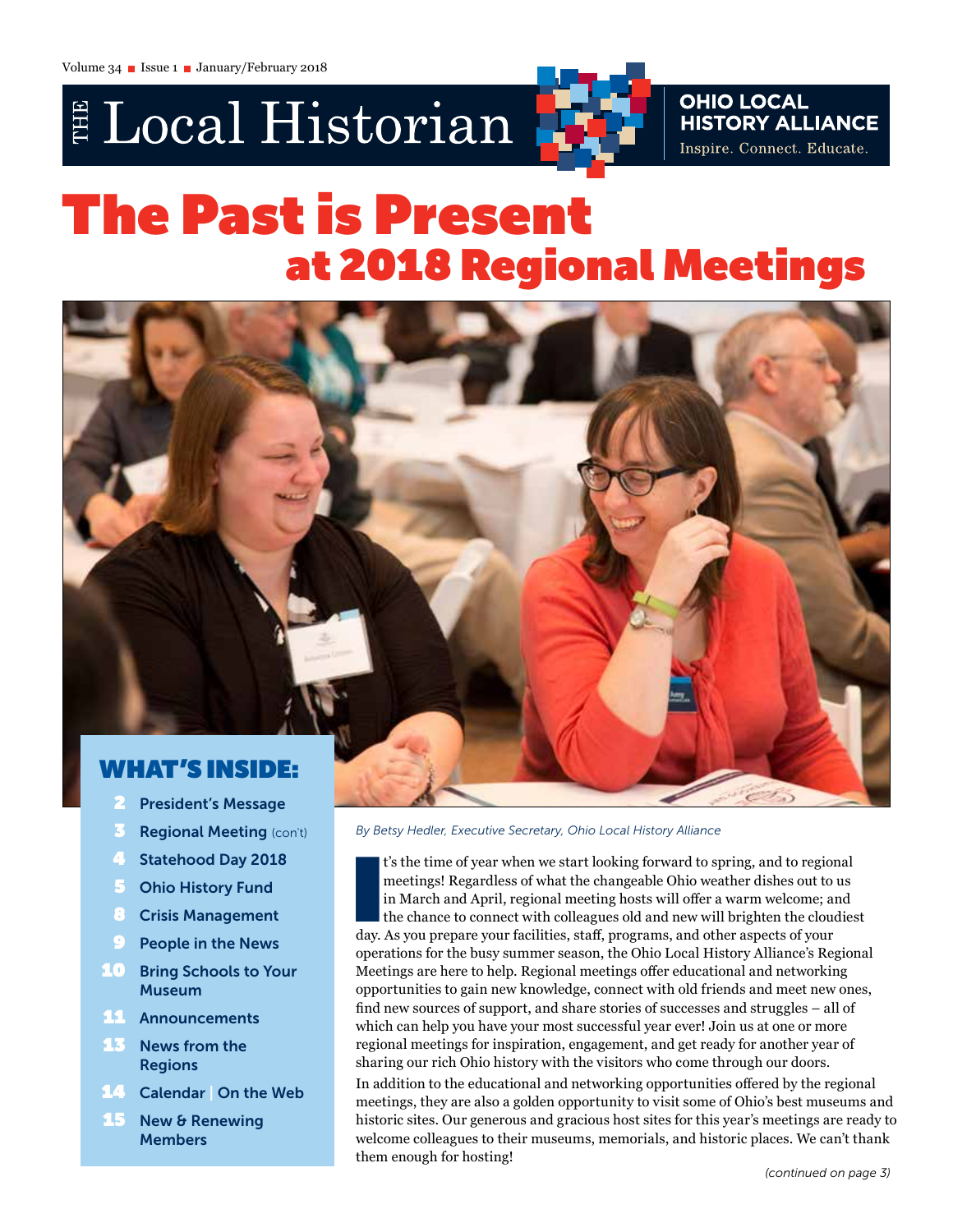# President'sMessage:

*As I write this article the first cold snap of the season in upon us. However, my thoughts of spring and with any luck warmer days. More precisely I am thinking of the Alliance's Spring Regional Meetings and hoping many of you will attend.* 

*It is hard to believe that I went to my first Region 7 meeting nineteen years ago. Each year I look forward to seeing familiar faces from around the region and gaining one or two or a dozen ideas from the sessions at the meeting.* 

*Perhaps more important is the camaraderie and sometimes commiseration that goes on at the region meetings as we share our experiences over the last year at sharing time and talking with one another throughout the day.* 

*You can read more about the OLHA Regional Meetings in this issue of the*  Local Historian. *You will soon be receiving the Regional Meetings brochure in the mail and the information will be on the OLHA Alliance website. Although I* 

*will miss my first Region 7 meeting in twenty years due to a scheduling conflict, I do plan on attending another region's meeting and learn from the presentations and share more struggles and triumphs with fellow local historians. See you this spring!*

## **Todd McCormick**

President, Ohio Local History Alliance Curator/Director, Logan County Historical Society (937) 593-7557 [tmccormick@loganhistory.org](mailto:tmccormick@loganhistory.org)

# 2017-2018 Board Members Ohio Local History Alliance

#### **President**

**Todd McCormick,** Curator/Director Logan County Historical Society, Bellefontaine (937) 593-7557 *[tmccormick@loganhistory.org](mailto:tmccormick%40loganhistory.org?subject=) [www.loganhistory.org](https://www.loganhistory.org/)*

#### **1st Vice President**

**Wendy Zucal,** Executive Director Dennison Railroad Depot Museum, Dennison (740) 922-6776 *[director@dennisondepot.org](mailto:director%40dennisondepot.org?subject=) [dennisondepot.org](http://dennisondepot.org)*

#### **2nd Vice President**

**Leann Rich,** Manager of Education & External Relations Mahoning Valley Historical Society Youngstown (330) 743-2589 *[lrich@mahoninghistory.org](mailto:lrich%40mahoninghistory.org?subject=) [www.mahoninghistory.org](http://www.mahoninghistory.org)*

### **Secretary Ruth Brindle,** Co-Director

Main Street Wilmington [ruth.m.brindle@gmail.com](mailto:ruth.m.brindle@gmail.com)

#### **Treasurer**

**Kathleen Fernandez,** Historian and Museum Consultant, North Canton [kathyfernandez@neo.rr.com](mailto:kathyfernandez%40neo.rr.com?subject=)

#### **Trustees-At-Large**

**Kate Smith,** Trustee, Wadsworth Area Historical Society *[smith.g.kate@gmail.com](mailto:smith.g.kate%40gmail.com?subject=)* **Gary Levitt,** Director Museum of Postal History, Delphos (419) 303-5482 *[mphdelphos@gmail.com](mailto:mphdelphos%40gmail.com?subject=) [www.postalhistorymuseum.org](mailto:www.postalhistorymuseum.org?subject=)*

**Timothy Daley,** Executive Director, Cuyahoga County Soldiers' and Sailors' Monument, Cleveland (216) 621-3746

*[tdaley@cuyahogacounty.us](mailto:tdaley@cuyahogacounty.us) [www.soldiersandsailors.com](http://www.soldiersandsailors.com)*

#### **Immediate Past-President Beth Weinhardt,** Local History

Coordinator Westerville Public Library, Westerville (614) 259-5028 *[bweinhar@westervillelibrary.org](mailto:bweinhar%40westervillelibrary.org?subject=) [westervillelibrary.org/local-history](http://westervillelibrary.org/local-history)*

#### **Ex-Officio (Executive Secretary)**

**Dr. Betsy Hedler,** Partnerships Coordinator, Local History Services Ohio History Connection, Columbus (614) 297-2538 *[ehedler@ohiohistory.org](mailto:ehedler%40ohiohistory.org?subject=) [www.ohiohistory.org](http://www.ohiohistory.org)*

### **Region 1**

**Richard Witteborg**, Curator of Exhibits Andrew L. Tuttle Museum, Defiance (419) 784-1907 *[witteborg@hotmail.com](mailto:witteborg%40hotmail.com?subject=)* [cityofdefiance.com/tuttle-museum/](http://cityofdefiance.com/tuttle-museum/)

**Pat Smith,** Director Allen County Museum & Historical Society, Lima (419) 222-9426 [psmith1@wcoil.com](mailto:psmith1%40wcoil.com?subject=) *[www.allencountymuseum.org](http://www.allencountymuseum.org)* 

### **Region 2**

**Mike Wilson** Morrow County Historical Society (567) 231-8709 *[mikewilson60@yahoo.com](mailto:mikewilson60%40yahoo.com?subject=)* **Gene Smith,** Curator of Museums Clyde Museum and McPherson House, Castalia

[historian2769@gmail.com](mailto:historian2769%40gmail.com%0D?subject=)

## **Region 3**

**Rebecca Urban** Peninsula Foundation, Peninsula (330) 657-2528 *[rurban@peninsulahistory.org](mailto:rurban%40peninsulahistory.org?subject=)* **Greg Palumbo,** Director Lakewood Historical Society, Lakewood (216) 221-7343 *[director@lakewoodhistory.org](mailto:director%40lakewoodhistory.org%0D?subject=)*

#### **Region 4 Melissa Karman,** Director

The Sutliff Museum, Warren (330) 395-6575 *[melissa.karman@sutliffmuseum.org](mailto:melissa.karman%40sutliffmuseum.org?subject=)  [www.sutliffmuseum.org](http://www.sutliffmuseum.org)* **Lae'l Hughes-Watkins,** University Archivist Kent State University, Kent [lhughesw@kent.edu](mailto:lhughesw%40kent.edu?subject=) *[www.library.kent.edu/page/10300](http://www.library.kent.edu/page/10300)*

#### **Region 5**

**Christy Davis,** Registrar Pro Football Hall of Fame, Canton (330) 588-3616 *[Christy.Davis@ProFootballHOF.com](mailto:Christy.Davis%40ProFootballHOF.com?subject=)  [www.ProFootballHOF.com](http://www.ProFootballHOF.com)*

**Kelly Kuhn-Engstrom,** Director. Curator. Sugarcreek Information Center. Alpine Hills Museum, Sugarcreek (330) 852-4113 *[alpinehillsmuseum@yahoo.com](mailto:alpinehillsmuseum%40yahoo.com?subject=) [alpinehills.webstarts.com/](http://alpinehills.webstarts.com)*

#### **Region 6**

**Leslie Blankenship,** Trustee Franklinton Historical Society, Columbus (614) 527-1957 *[lblanken@att.net](mailto:lblanken%40att.net?subject=)* 

**Leslie Wagner,** Historian The Dawes Arboretum, Newark 740-323-2355 x 1256 *[lmwagner@dawesarb.org](mailto:lmwagner%40dawesarb.org%0A?subject=) [dawesarb.org/](http://dawesarb.org)*

#### **Region 7**

**Melissa Shaw,** Curator, Collections Management Division National Museum of the United States Air Force, Wright-Patterson AFB (937) 255-8839 *[melissa.shaw@us.af.mil](mailto:melissa.shaw@us.af.mil) [www.nationalmuseum.af.mil/](http://www.nationalmuseum.af.mil/)*

**Natalie Fritz,** Curator of Library and Archives Clark County Historical Society, Springfield 937-324-0657; x234 *[nataliemfritz3@gmail.com](mailto:nataliemfritz3@gmail.com)*

## **Region 8**

**Ed Creighton** Friends of White Water Shaker Village, Hamilton (513) 756-1515 *[ercmorgans@juno.com](mailto:ercmorgans%40juno.com?subject=)* **Terrie Puckett** Grailville, Loveland (513) 683-2340 *[tpuckett@grailville.org](mailto:tpuckett%40grailville.org?subject=) [www.grailville.org/](http://www.grailville.org)*

### **Region 9**

**Jessica Cyders,** Curator Southeast Ohio History Center, Athens (740) 592-2280 *[jessica@athenshistory.org](mailto:jessica%40athenshistory.org?subject=) [athenshistory.org](http://athenshistory.org)*

**Megan Malone,** Director Lillian E. Jones Museum, Jackson (740) 286-2556 *[director@jonesmuseum.com](mailto:director%40jonesmuseum.com?subject=) [www.jonesmuseum.com](http://www.jonesmuseum.com)*

#### **Region 10**

**Jim Geyer,** Director for Museums Muskingum County History, Zanesville (740) 454-9500 *[phsomc@sbcglobal.net](mailto:phsomc%40sbcglobal.net?subject=) [www.muskingumhistory.org](http://www.muskingumhistory.org)*

**Judy Robinson,** Trustee Noble County Historical Society Caldwell (740) 732-2654 *[jackie.l.robinson@frontier.com](mailto:jackie.l.robinson%40frontier.com?subject=) [www.rootsweb.ancestry.](http://www.rootsweb.ancestry.com/~ohnoble/histsoc.htm) [com/~ohnoble/histsoc.htm](http://www.rootsweb.ancestry.com/~ohnoble/histsoc.htm)*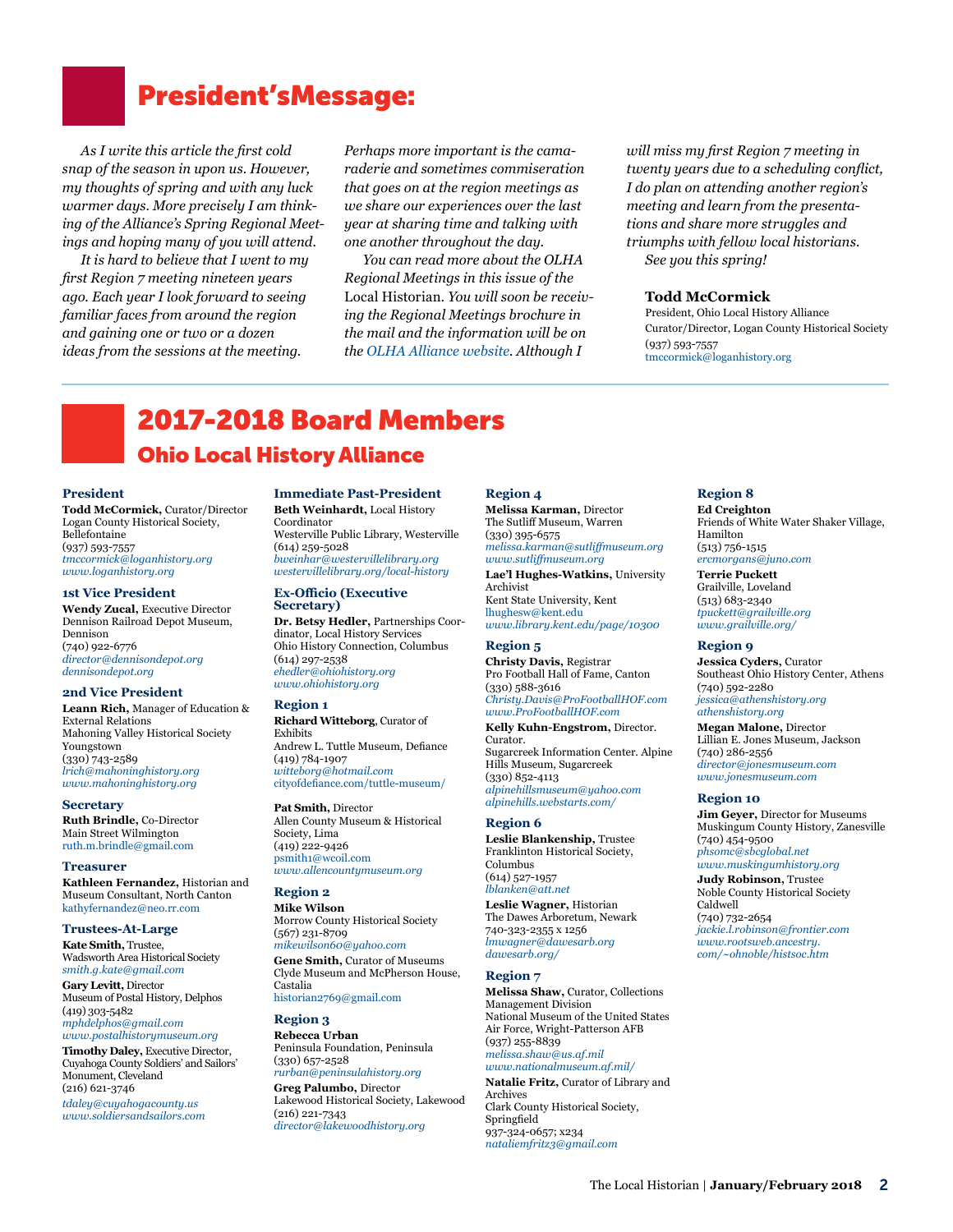In **Region 1** the **Fallen Timbers Battlefield Preservation Commission** will welcome you to their new visitor's center on April 7. The meeting will include sessions on attracting younger volunteers and board members, imagining and re-imagining your museum, and the dos and don'ts of historic archaeology. The meeting concludes with a tour of the battlefield.

**Historic Lyme Village** hosts the **Region 2** meeting on April 14. Be sure to join us for sessions in the barn and church, and lunch in the Wright Mansion. You'll hear from Lt. Col. Harold H. Brown, a Tuskegee Airman, and learn more about advertising your site or assuring safety and security for your visitors and yourselves. After lunch, attendees will be able to choose to tour the interior of the Wright Mansion or the buildings of Historic Lyme Village.

The **Region 3** meeting will be hosted by the **Lorain Historical Society** on April 7 at their Carnegie Center in Lorain. Meeting sessions will cover social media strategies for the small museum, planning for projects and for organizational success, and will include a collaborative Solve Our Situation session. At the conclusion of the meeting, you'll be able to tour the Carnegie Center and the Society's Moore House Museum.

The **Canfield Heritage Association** hosts the **Region 4** meeting at **Loghurst Museum** on April 14. During the meeting, learn how to fund your site with presentations on writing a grant and conducting a capital campaign; and consider making collections more available to the public through digitization. The meeting concludes with a tour of Loghurst, first built by the Neff family in 1805, and thought to be the oldest remaining log home on the Western Reserve.

The **Region 5** meeting will be hosted by the **Louisville-Nimishillen Historical Society** at Paradise United Church of Christ in Louisville on March 10. Sessions include youth involvement in historic sites, tips for social media, and exhibit cases that allow for display and protection of objects. The tour showcases the historical society's involvement in their community with a tour of their museum space and their Arts & History Gallery.

The **Bremen Area Historical Society** hosts the **Region 6** meeting on March 17. The meeting will include sessions on heritage tourism presented by the Little Cities of the Black Diamonds Council and on managing collections from the Bremen Area Historical Society. The meeting concludes with a tour of the museum, including its exhibit honoring the industrial and business heritage of the Bremen area.

The **Tippecanoe Historical Societ**y will welcome you to the Zion Lutheran Church in Tipp City for the **Region 7** meeting on March 24. Attendees at the region 7 meeting will be able to choose from a variety of sessions, including adapting programming for your site, establishing your relevance to your community, deciding which museum collections you can or should take, and Archives 101 on the care of paper materials. The tour will include both the Tippecanoe Historical Society and the Tipp City Historical District.

The **Region 8** meeting will be hosted by the **Friends of Whitewater Shaker Village** on March 10 at the Fernald Preserve Visitor's Center. The meeting will include sessions on turning community relationships into various types of support, on caring for and using textile and costume collections, and a unique sharing time discussion of strategies for deepening involvement. Make sure to take time during the day to tour the Fernald Preserve's museum for the history of that site, and don't miss the tour of White Water Shaker Village at the conclusion of the meeting.

The **Southeast Ohio History Center** will host the **Region 9** meeting on March 17. Don't miss this chance to visit them in their new home and learn more about the adaptive re-use of historic buildings. Meeting sessions will also cover strategies and resources for digitizing on a budget, and include a hands-on session on archival preservation methods.

On March 24, **The Castle Historic House Museum** will host the **Region 10** meeting. Join us in their historic parlor for sessions including an overview of best practices for non-profit boards, historic archaeology at your site, and a discussion of partnerships with community businesses led by a local kitchen store that partners with The Castle on historic foodways programs. The meeting will conclude with a choice of two tours—either a tour of The Castle highlighting recent renovations and buildings and grounds maintenance, or a historic architecture tour of Fourth street in Marietta.

We've got some really exciting sessions planned, and I hope to see you at more than one of them! Remember, you aren't limited to attending the meeting of the region you live or work in. You can attend any regional meeting—maybe to see a site you've always been interested in, or to take in an interesting presentation.

The brochure, with more complete descriptions of each meeting should have recently arrived in your mailbox. Copies can also be found online at *www.ohiolha.org/alliance-regional-meetings*. You can register by mailing in the form on the last page of the brochure or by using the online registration links on the OLHA website. Have questions? Call Local History Services at 614-297- 2538 or email Betsy Hedler *[ehedler@ohiohistory.org](mailto:ehedler%40ohiohistory.org?subject=)*.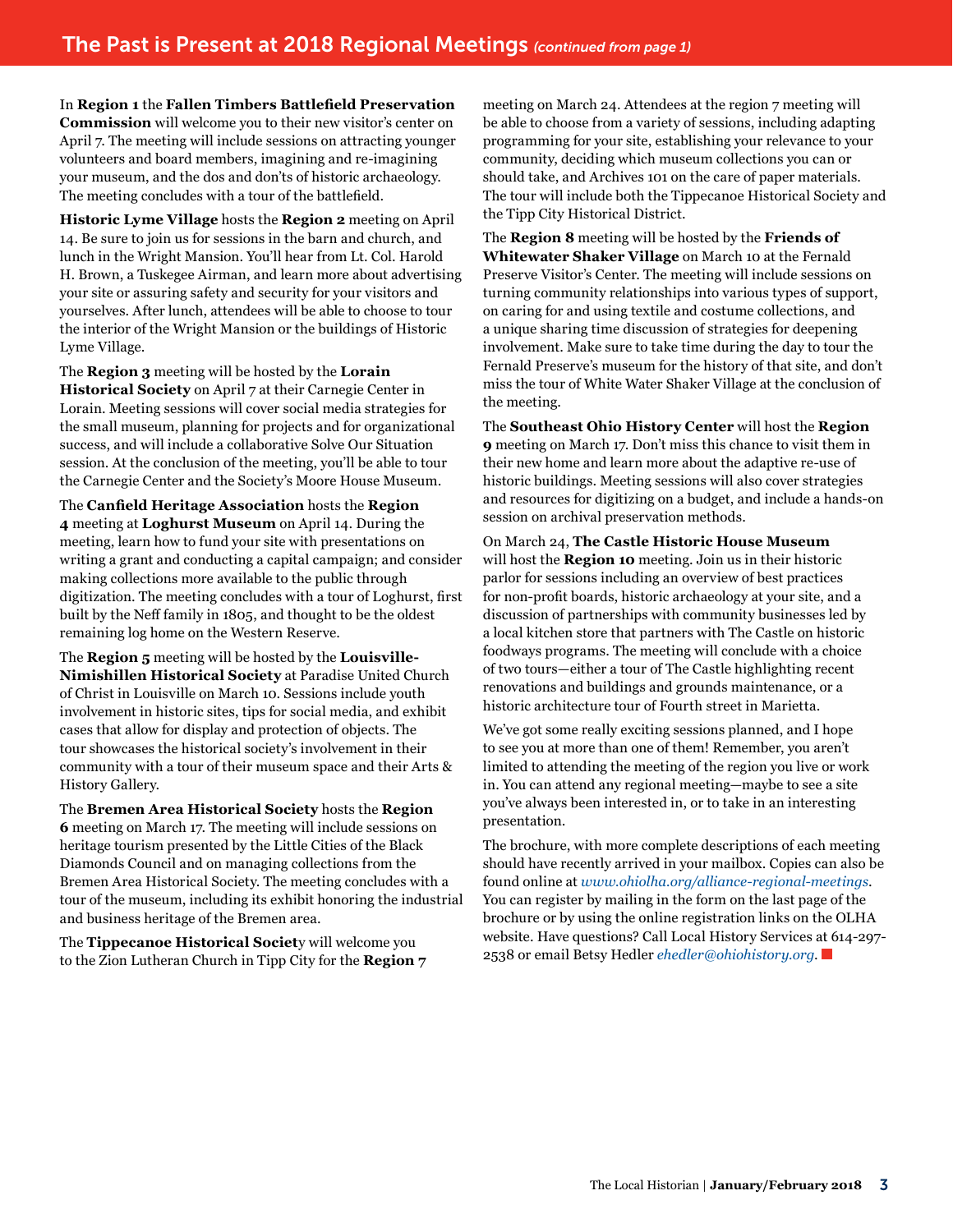# ADVOCACY **Join us for Statehood Day 2018!**

*By Todd Kleismit, Director of Community and Government Relations, Ohio History Connection, Columbus*

hio's local history<br>
advocates will once agai<br>
convene at the Ohio<br>
Statehouse on Wednesd<br>
February 28 to celebrate the state's advocates will once again convene at the Ohio Statehouse on Wednesday, birthday and to advocate for issues important to local history groups. The annual Statehood Day event brings together Ohio's history supporters and gives you the opportunity to meet with your state legislators and network with fellow history-related professionals and advocates. You can register for the event online at *[www.ohiohistory.org/](http://www.ohiohistory.org/statehoodday) [statehoodday.](http://www.ohiohistory.org/statehoodday)* The cost is \$40.

This year's event features The Smithsonian's Christopher Wilson as the keynote speaker at lunchtime. Mr. Wilson serves in a dual role at the National Museum of American History as the director of experience and program

design as well as the director of the African-American History and Culture Program. Attendees are encouraged to schedule a meeting that morning with their state representative and/or state senator to discuss public policy issues relating to history and historic preservation.

The Ohio History Connection will also announce its 2018 History Fund grant awards, funded through income tax donations from Ohioans. The Ohio History Leadership Award, presented annually to an elected leader who has "gone above and beyond" in promoting Ohio history, will be awarded to several Licking County officials in recognition of the historic preservation achievements in the county.

"We're very excited to have Chris Wilson from The Smithsonian with us for Statehood Day this year," said Todd Kleismit, director of community and government relations for the Ohio History Connection. "We are also

delighted to recognize some of the important work that has taken place in Licking County of late such as the restoration of the county courthouse, their leadership in advocating for World Heritage designation and the historic preservation projects in downtown Newark and elsewhere in the county. The collaboration and commitment to preserving local history has been impressive!"

Statehood Day is sponsored by Ohio History Connection, Heritage Ohio, the Ohio Archaeological Council, the Ohio Local History Alliance, Ohio Humanities, the Ohio Genealogical Society, the Ohio Historical Records Advisory Board, Preservation Ohio, the Ohio Travel Association, the Ohio Museums Association, the Ohio Academy of History, the Ohio Council for Social Studies and the Society of Ohio Archivists.

Please register online by February 20. If you have questions, please e-mail Todd Kleismit at *[tkleismit@ohiohistory.org](mailto:tkleismit@ohiohistory.org)*.



*OLHA President Todd McCormick (Logan County Historical Society) and Vice-President Wendy Zucal (Dennison Railroad Depot), chat with Executive Secretary Betsy Hedler (Ohio History Connection) and Jacob Masters (Dennison Railroad Depot) at Statehood Day 2016. Photo courtesy of the Ohio History Connection.*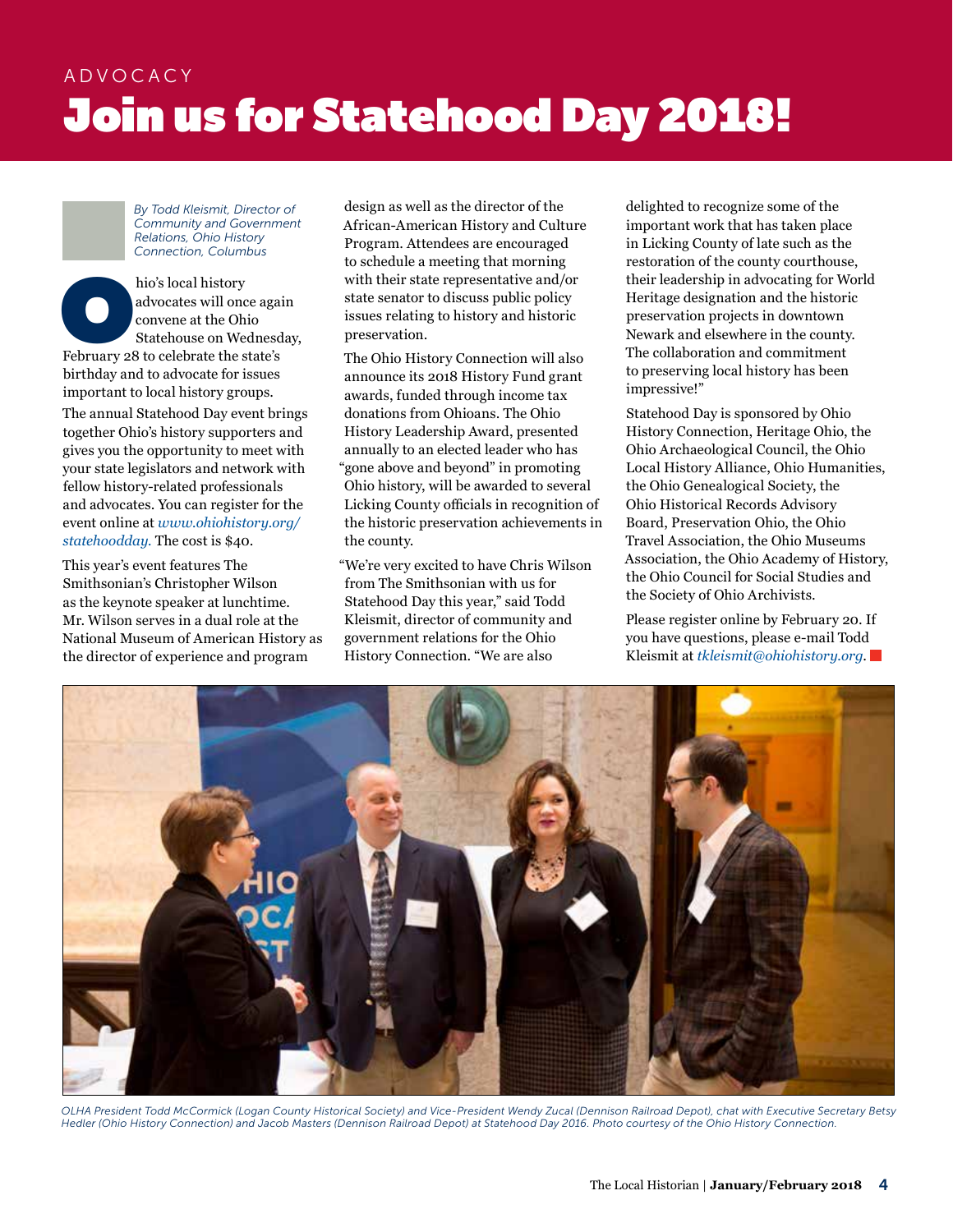# TAX TIME "TO DO" Donate to the Ohio History Fund (and Tell Your Friends)

*By Andy Verhoff, Ohio History Fund Coordinator, Ohio History Connection, Columbus* 

The Ohio History Fund is the state's only competitive matching grant program exclusively for history projects and it is supported mainly by donations. Those donations come from **you**, through the Ohio History Fund tax check-off. In the three fast-moving months between the start of tax season on January 23, 2018 and ending with the filing deadline on April 17, you and thousands of others will contribute approximately 75% of the money the History Fund grants in 2019. Help us help you this winter. Half of the History Fund's 54 grant recipients are Alliance members.

We want you to donate and we want you to encourage others to donate (see below). Our goal is \$9 from 9,800 Ohioans. Given that upwards of three million Ohioans receive state income tax refunds and that the average refund is more than \$300, our goal is modest. Your help in any amount makes a big difference for local history.

With a grant of \$3,900, the all-volunteer Noble County Historical Society in Caldwell replaced an aging furnace in the society's Ball-Caldwell House. According to society vice president and Alliance board member Judy Robinson, "furnaces are not flashy things, but essential in helping us preserve the house and its collections, which we can now show year 'round."

A grant of \$3,000 helped the Kelton House Museum & Garden in Columbus, another Alliance member, expanded its selfguided audio tour program. The project enables more visitors "to hear real stories of about the Kelton family and their role as abolitionists at an actual Underground Railroad site," according to director Georgeanne Reuter.







*Top: Noble County Historical Society VP Judy Robinson with a sign announcing the Ball-Caldwell House History Fund project. Signage recognizes a grant recipient's hard work promotes the History Fund. Bottom: The Ball-Caldwell House. Images courtesy of the Ohio History Connection.* 

## For a complete list of recipients, go to: *[www.ohiohistory.org/](https://www.ohiohistory.org/preserve/local-history-office/history-fund/recipients.) [preserve/local-history-office/history-fund/recipients.](https://www.ohiohistory.org/preserve/local-history-office/history-fund/recipients.)*

Here's what you can do between now and that red letter taxfiling deadline of April 17 to help:

- Share some of your state income tax refund with the History Fund, line 26d, "Ohio History Fund" on the "2017 Ohio IT 1040 Individual Income Tax Return." Tell your history-loving family and friends about it, too. Find "talking points" at *[www.](http://www.ohiohistory.org/historyfund) [ohiohistory.org/historyfund](http://www.ohiohistory.org/historyfund)*
- Reprint in your newsletters the sample article, at: *[www.ohio](http://www.ohiohistory.org/historyfund)[history.org/historyfund](http://www.ohiohistory.org/historyfund)* (And that's one less article you'll have

*(continued on page 6)*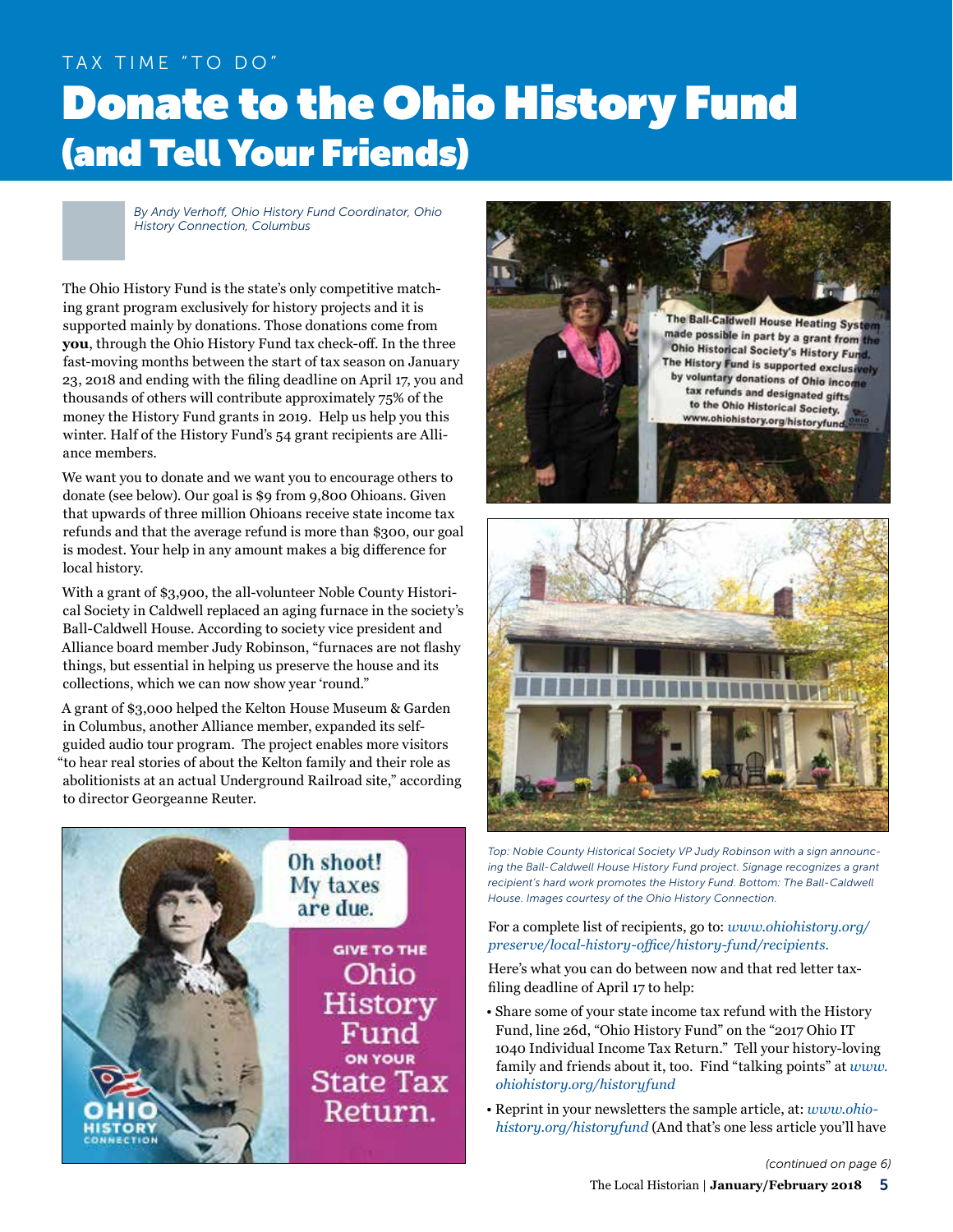## Donate to the Ohio History Fund *(continued from page 5)*

to write for your newsletter!)

- Forward emails and share upcoming social media posts about the Ohio History Fund tax check-off from the Ohio History Connection.
- Distribute promotional materials about the Ohio History Fund. In 2018, we're featuring all the historical figures that

made past tax check-off donation campaigns memorable: Annie Oakley, U.S. Grant, the Wright Brothers, and Oliver Hazard Perry. We have a great assortment of rack cards, note pads, bookmarks, and other items.

*• Find these items digitally, and get them right away at [www.](http://www.ohiohistory.org/historyfund) [ohiohistory.org/historyfund](http://www.ohiohistory.org/historyfund) or*



*• Contact Kwasi Agyemang in the Ohio History Connection's Marketing & Communications Department, [kagyemang@ohiohistory.org](mailto:kagyemang@ohiohistory.org) or 614.297.2319. Just tell him what you need and where to send them.*

 Besides the tax check off, there are other ways to support the History Fund:

the Ohio History "mastodon" license plate and direct, taxdeductible donations to the Ohio History Connection designated for the History Fund.

• Twenty dollars from the sale of each set of Ohio History license plates benefits the History Fund grant program: *[www.bmv.](http://www.bmv.ohio.gov/vr-sp-organization.aspx) [ohio.gov/vr-sp-organization.aspx](http://www.bmv.ohio.gov/vr-sp-organization.aspx)*

*(continued on page 7)*





*Far left: A visitor to Kelton House using an audio tour unit purchased with a History Fund grant. Usage of the units has doubled this year, compared to fall 2016. Left: The Kelton House Museum & Garden. Images courtesy of the Ohio History Connection*

**GIVE TO THE OHIO HISTORY FUND** ON YOUR STATE TAX RETURN.



# How the Tax "Check-Off" Works\*\*

•Although we call it a "checkoff," on your tax form, you won't find a box to check.

All hands on deck!

•Toward the end of your individual Ohio state income tax return, after you've calculated the amount of your refund (if you are receiving a refund), you'll find line 26 that asks "Amount of line 24 to be donated."

•One of the six options is "Ohio History Fund," line 26d

•Under "Ohio History Fund," fill in the amount that you'd like to contribute. Last year's average contribution was \$9.38, so even a small donation can make a big difference – but if you want to round it up to special year, please do – for example contribute \$20.03 for the year of Ohio's bicentennial, or for the year you were born. •The amount you contribute to the Ohio History Fund through your Ohio state income tax return goes to support the History Fund, which, since 2013, has made 54 grants totaling \$522,000 to support local history projects in communities throughout Ohio - all because of donation from generous historyminded Ohioans like you. Thank you!

*\*\*Adapted from, Echoes, the bimonthly newsletter of the Ohio History Connection (January/February 2018)*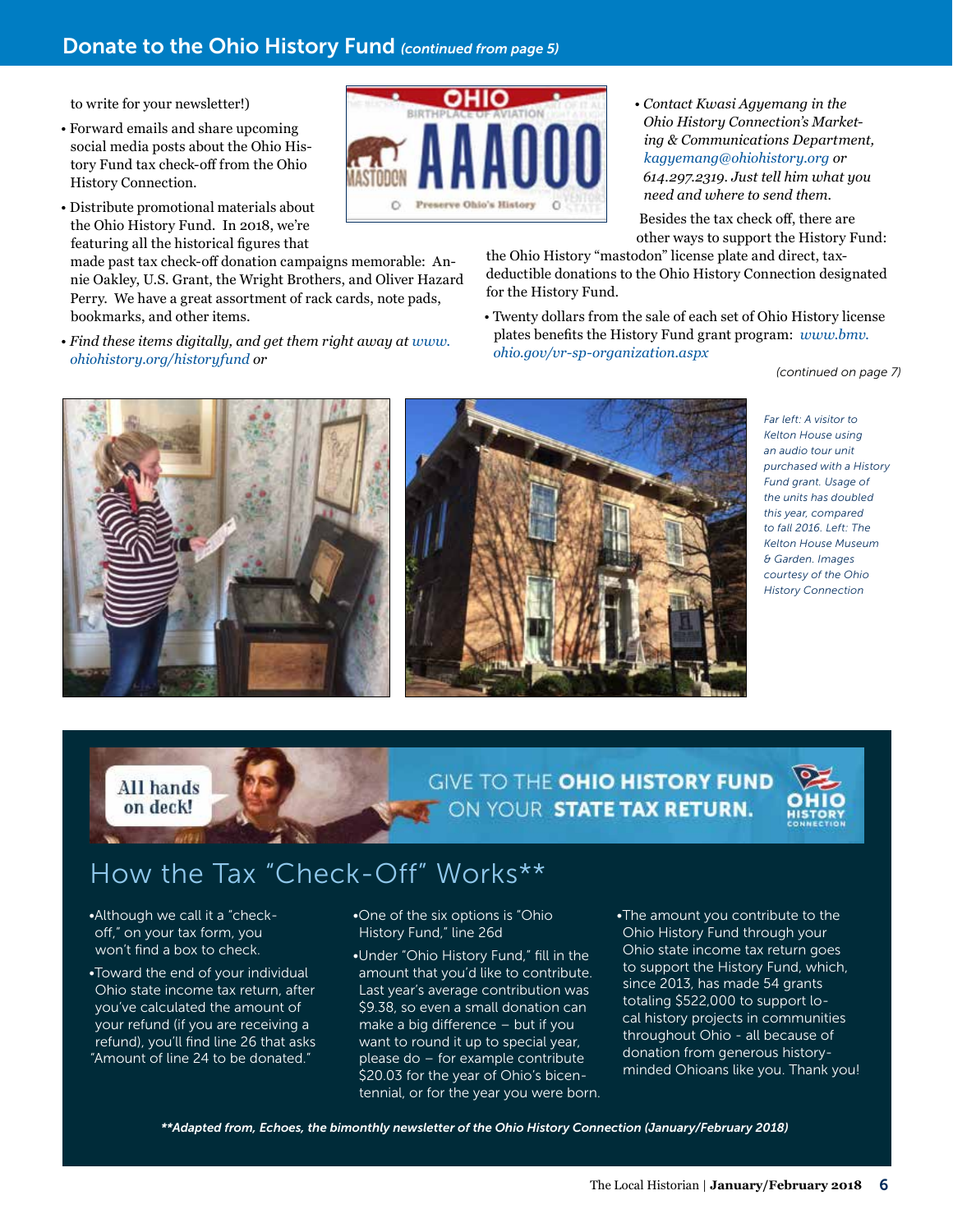## Donate to the Ohio History Fund *(continued from page 6)*

• You can also make a donation directly to the Ohio History Connection for the History Fund, visit *[www.ohiohistory.](http://www.ohiohistory.org) [org](http://www.ohiohistory.org)* and click on "Give." Be sure to designate your gift "for Ohio History Fund

**The more the History Fund receives in donations, the more grants the History Fund makes back to us**. Since the Ohio History Fund began in 2012, it has made 54

grants across our state for a total of \$522,000. Proving that there's a great need for the History Fund, however, it has received 249 grant applications totaling \$3 million in requests!

Applications for grants for the 2017-18 cycle are currently under review. Recipients will be publically announced at the Statehood Day event, February 28, at the Ohio Statehouse. The deadline

for applications in 2018 will be posted in June on the History Fund's website: *[www.ohiohistory.org/historyfund.](http://www.ohiohistory.org/historyfund.)* The site also includes information about eligible projects and applicants, grant amounts, and instructions for applying. Or, contact History Fund Grant coordinator Andy Verhoff at 614-297-2341 or *[averhoff@ohiohistory.org](mailto:averhoff@ohiohistory.org)*.

## *The tax check-off supports the History Fund. The History Fund supports you!*

## SAMPLE NEWSLETTER ARTICLE

# Tax Time "To-Do": Support Ohio History Fund Grant Program



The Ohio History Connection's History Fund grant program is one of the few grant program in the state just for history, pre-history, and historic preservation projects – and it needs your help to grow. If you receive a refund on your Ohio income taxes, consider donating a portion of it to the "Ohio History Fund" tax "check-off," line 26d on your state tax return.

Your donation with those from your friends, relatives, and thousands of other history lovers makes possible grants for local history projects in places big and small throughout Ohio. Since the Ohio History Fund started in 2012, it has made 54 grants in 33 counties for a total of \$522,000. Proving that there is a great need for the History Fund, it has received 249 grant applications from 55 counties, totaling almost \$3 million in requests! For a list of grant recipients, visit *[www.ohiohistory.org/preserve/local-histo-](https://www.ohiohistory.org/preserve/local-history-office/history-fund/recipients)*

## *[ry-office/history-fund/recipients](https://www.ohiohistory.org/preserve/local-history-office/history-fund/recipients)*

Not receiving a tax refund? You can still help: buy an Ohio History mastodon license plate. Twenty dollars from the sale of each set of plates benefits the History Fund grant program. To learn more, visit: *[www.bmv.ohio.gov/vr-sp](http://www.bmv.ohio.gov/vr-sp-organization.aspx)[organization.aspx](http://www.bmv.ohio.gov/vr-sp-organization.aspx)*

You can also make a donation directly to the Ohio History Connection for the History Fund, visit *[www.ohiohistory.org](http://www.ohiohistory.org)* and click on "Give." Be sure to designate your gift "for Ohio History Fund."

The more you give to the Ohio History Fund, to more grants it can make to organizations like yours that preserves history in our state. Questions about the History Fund? Visit *[www.ohiohistory.org/historyfund](http://www.ohiohistory.org/historyfund)* or call Andy Verhoff in the Ohio History Connection's Local

History Service department at 614-297-2341 or email *[averhoff@ohiohistory.](mailto:averhoff@ohiohistory.org) [org](mailto:averhoff@ohiohistory.org)*. Thanks!

*(Editor's Note: Feel free to cut and paste this article and insert it in your organization's newsletter. For other fun promotional materials, visit [www.ohiohistory.org/historyfund\)](http://www.ohiohistory.org/historyfund)*



**GIVE TO THE** Ohio History Fund **ON YOUR State Tax** Return.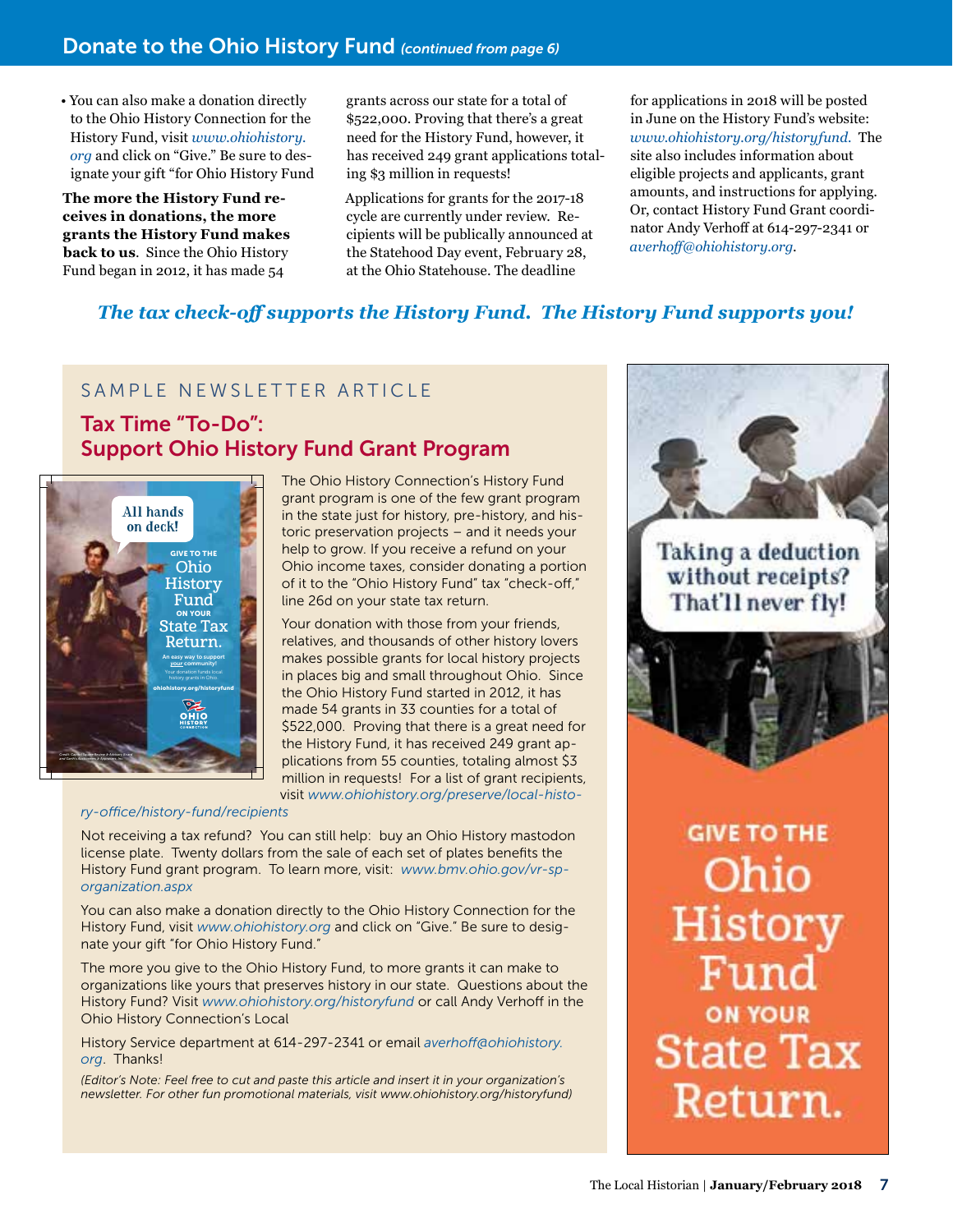# Well, so THAT Happened: **Four Rules for Crisis Management**

*Terrie Puckett, Region 8 Representative and, Director, Grailville*

windstorm slams through town knocking the iconic fiberglass cow statue off your sign. An act of violence occurs near your organization.<br>baby hippo is born 5 weeks early. A gorilla is killed by staff after a toddler falls i iconic fiberglass cow statue off your sign. An act of violence occurs near your organization. A baby hippo is born 5 weeks early. A gorilla is

A crisis can occur at any time, at any place. While your organization can prepare responses for the most likely scenarios, it is impossible to prepare for *all* scenarios. Crises are by definition unplanned and almost always unexpected. The damage they cause can be minimal and short-term, or have a long lasting impact on your institution. You will have no trouble identifying what is or is not a crisis—although it may take public response to clue you in to the level of response needed.

Of the examples listed above, you probably have only heard of the last two—Fiona and Harambe—because of the reputation and size of the institution involved, the public response level, and because of the extreme nature of the incidents. These were indeed crises—but comparatively speaking, no more or less so than the loss of the fiberglass cow or the localized act of violence.

## Rule #1: Our institutions are unique, therefore what we consider a crisis is also unique and our responses must be tailored to fit our institution.

When a windstorm blew through Yellow Springs, Ohio in 2016 knocking the iconic Young's Dairy Farm cow (named Jersey) from her perch no one could have guessed at the public response to the damage. This could have been one more story about the loss of a childhood icon, the passing of time, or the end of an era and Jersey would have gone the way of the Dodo…but it didn't. Young's Dairy staff used the opportunity—through hilarious social media posts—to document the repairs, life on the farm, activities, and history. People were interested, and they visited the Dairy. By the time Jersey was reinstalled, interest was such that news crews covered the celebration and a crowd gathered for pictures with Jersey beforehand. A year later, Young's continues to post updates continuing the relationship with new guests.

What? Losing a fiberglass cow doesn't sound like a crisis to you? That's ok…it doesn't have to. But now imagine your mascot, favorite collection item or piece of art instead. Our crises are ours.

## Rule #2: Prepare—and practice—for what you can

The second crisis above is a great example of planning and practicing for what you can…because you can't plan for everything.

After 9/11 an institution realized that because of its geographical location, there was a chance that it could be affected by other attacks—in fact it was highly probable. So a team spent a full year planning and preparing for what could come next: a campus-wide policy put into place, weekly meetings to practice various scenarios, incredibly gross emergency food reserves taste-tested (ick) and specialized training for staff implemented.

In 16 years no further attacks have occurred to test all the preparations. Time and energy and money poorly invested? No. The result was that the planning and preparation developed an overarching understanding of how to respond to *any* crisis. Yes, the circumstances between a dirty bomb and a fire are different, but the mechanisms put into place, and the skills honed were applicable across the board.

Most institutions will never be faced with this extreme example, but you *can* brainstorm and then plan for the most probable crisis scenarios your institution might face. Identify them, create your management plan, budget for the possibility and every year review them for updates. You may find that in 5 years certain scenarios no longer rise to the top and are replaced by others. That is to be expected. The world changes; don't let your plans gather dust.

## Rule 3: Understand your audience

When the toddler fell into the gorilla enclosure at the Cincinnati Zoo and Botanical Gardens, the animal rapid response team did what they were trained to do: assess the situation *quickly* and act to save the child. The backlash was severe for many reasons all debated, analyzed and discussed on the news, across social media and in living rooms. The zoo communications team fought an uphill battle despite planning and training, because while you can plan and prepare for specific scenarios (see Rule #2) you cannot always anticipate the public response level (see Rule #1). Coming so soon after the Cecil the Lion intentional sport killing, it was hard for the zoo communications team to differentiate to the public between the two deaths in a way that could be summed up in 140 characters or a meme.

The Zoo learned a very hard and valuable lesson about their audience and their *potential* audience from the death of Harambe, and was able to use that knowledge with the premature birth of Fiona. It is hard to escape Fiona…she is everywhere. Happy, playful, "pinch your cheeks you are soooo cute" adorable…and alive. One year after the demands for NO zoos ever, the Zoo did what it always does: capitalize on impending birth of a baby to get the "awwwww" factor. BiBi's pregnancy was no different with baby-cam placed and appropriate social media posts. Until Fiona came way too soon.

Zoo staff was able to do what they could not in the case of Harambe—show their knowledge and commitment to the animals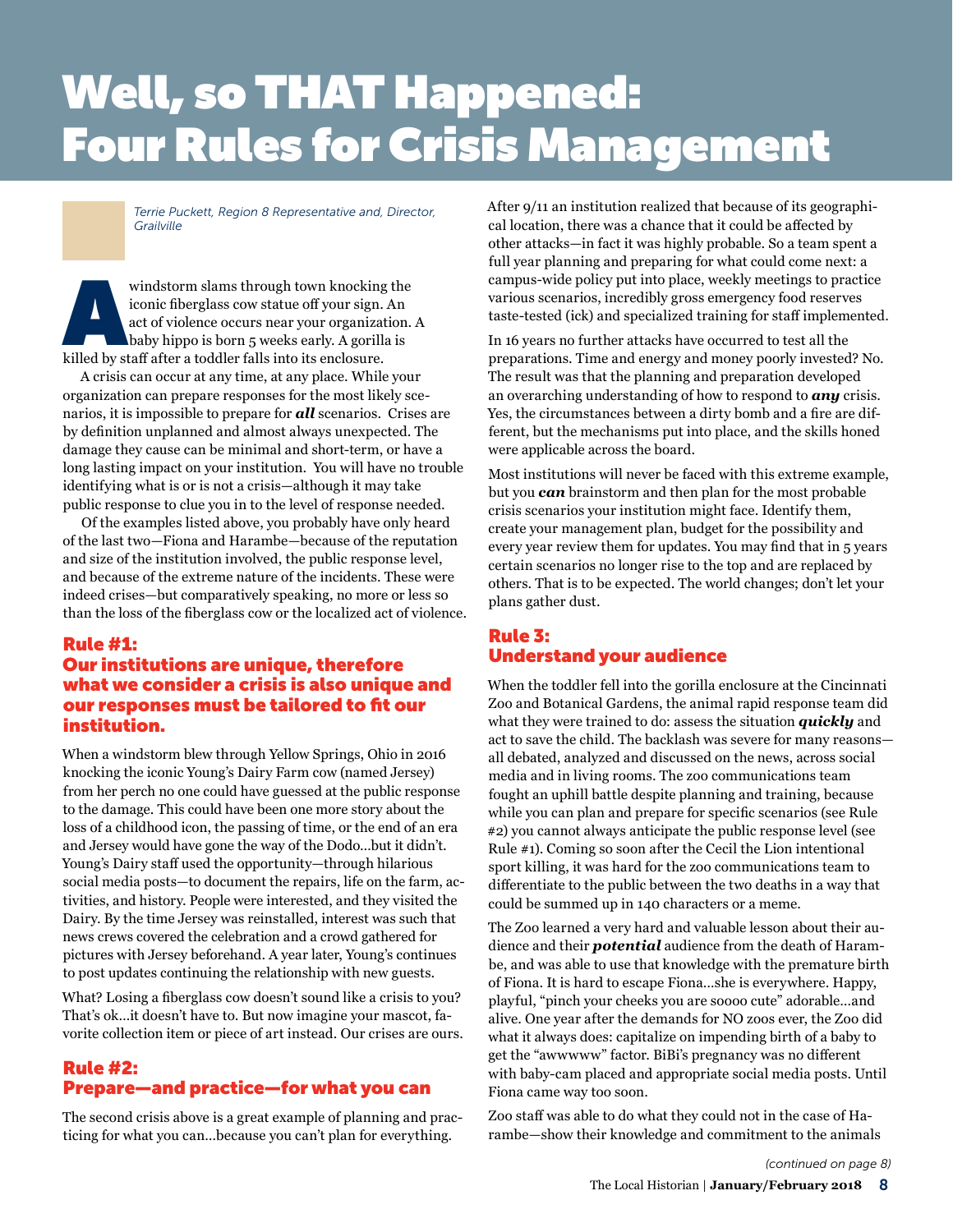in their care. With Harambe, the decision had to be made fast, and he was gone. No one saw the mourning of his care team or the hours and hours of training that went into the rapid response team's actions. With Fiona, the 24/7 dedication was there for us all to watch and experience vicariously. And we did. Handling Fiona's birth and first year as they did has created a deep well of support for this Zoo and others. They exponentially increased both financial support and community spirit *and* knowledge about what a modern Zoo should be doing: conservation. The outcome was beyond thought only a year before. Know. Your. Audience.

## Rule 4: Know what you do not know

Many of our OLHA members are all-volunteer or small staff. It is hard enough to put out the "right now" fires without trying to plan for the "may never actually happen" fires. The good news is that there are resources available to help—many of them *free*! For example, Ohio Local History Alliance can hook you up with an Americorps member to help you evaluate and plan for *your* highly probably crises.

But when there is an immediate need, do you—and your institution—a favor call in the professionals. There are consultants available to help you respond to an immediate need. Would you utilize their services for a cow falling off in a windstorm? Probably not. But what if you run a day camp and there is an incident with a child? Yes. The best way to avoid long-term damage is to be willing to bring in professionals. Accept you don't have all the answers and that is ok; but identify, cultivate and put on speeddial someone who *does* know.

Have a great story about crisis management to share? Go over to the OLHA Members Facebook page (*www.facebook.com/ groups/OhioLHAMembers*) and do so…we learn so much more when we share with our OLHA community!

Here are a few resources to get you started:

- *boardsource.org/wp-content/uploads/2017/04/ Crisis-Communication.pdf*
- *strengtheningnonprofits.org/resources/guidebooks/ Managing\_Crisis.pdf*
- *esc-cincinnati.org/*
- *www.c4npr.org/*

# People in the News

The Roscoe Village Foundation's Board of Trustees is pleased to announce the appointment of Robert **Buerglener** as their new Executive Director. Mr. Buerglener will represent the Roscoe Village Foundation and manage the organization in all capacities, and he will also serve as the main public contact and spokesperson. Originally from Akron, Ohio, Robert's career spans both the museum world and teaching. Most recently, he served in a leadership role in At Home in Chicago, a coalition of historic house museums, where he created public programs and outreach strategies for the group. Robert holds a Ph.D. in history, focusing especially on transportation, technology, and architecture, all subjects vital to the mission and programs of the Roscoe Village Foundation.

The **ICA** Board of Directors and staff welcome Julie A. Reilly to Cleveland as the regional conservation center's new Executive Director. Julie comes to ICA with qualifications and experience in art conservation, development, and nonprofit administration. She is trained as an objects conservator and has worked at the Smithsonian Institution, the Colonial Williamsburg Foundation, and the Winterthur Museum. She was the founding director and chief conservator of the Gerald R. Ford Conservation Center, in Omaha, NE. Julie also worked at KANEKO, a center for human creativity, as director of development and at the Joslyn Castle, an historic estate and grounds, as executive director. She comes to us most recently from Omaha by Design, a nonprofit that improves the Omaha metro area

through excellence in urban design and policy, where she served as executive director.

Congratulations to Dakota Harkins and Myra Morehart, recipients of the Alliance's **J.D. Britton** Scholarships to attend the Alliance Annual Meeting. The Britton Scholarship pays all Annual Meeting costs for an emerging museum professional, paid or volunteer, who has worked for two years or less in a museum setting.

Congratulations to Sue Plummer, winner of the Trella Romine Memorial Scholarship, which funds Annual Meeting attendance for anyone who needs financial assistance to attend **I**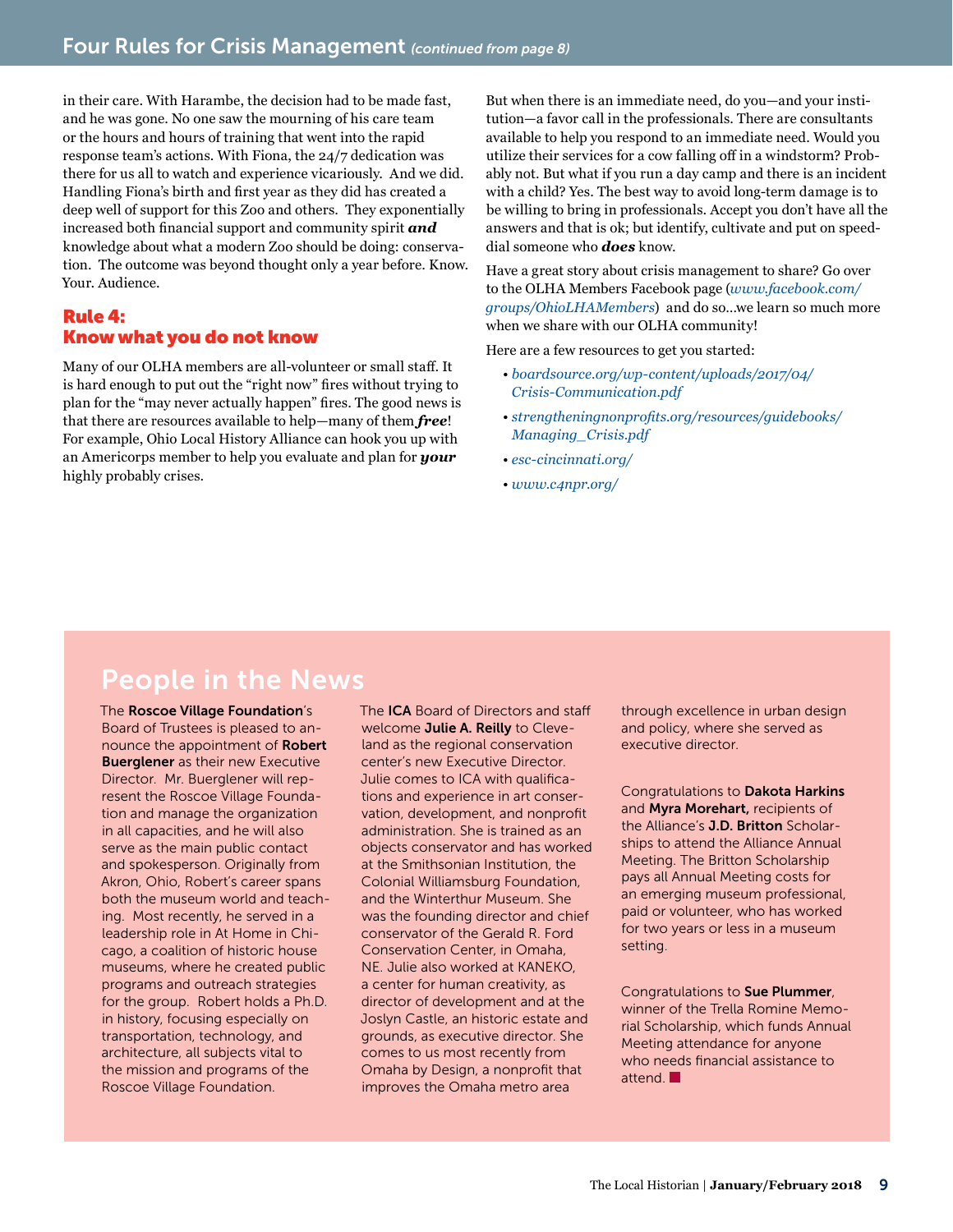# Mobilizing Community Resources to Bring Schools to Your Museum

*by Glenna Hoff, Education/ Program Director, Campus Martius and Ohio River Museums*

UP of the UP called Hometown Histor<br>
on Wheels and it enables<br>
Campus Martius and Oh<br>
River Museums in Marietta to reimcalled *Hometown History on Wheels* and it enables Campus Martius and Ohio burse Washington County schools for the cost of school buses for trips to the museums. Our program is instituting a name change to *Travels through History*, during this academic year. In the last academic year (2016-2017), *Hometown History on Wheels* raised more than \$4,000.

The program will support repeat visits by the same districts and schools, for different grades. It's not uncommon that 1st grade classes will come for programs/ activities, and then 2nd, 3rd , and/or 4th for different ones, and then 8th grade for the museum's Civil War program – as well as high school groups. Some schools may come for 2 visits because we have 2 museums. But I didn't include separate trips in the totals, just the number of schools/grades that participated.

It reimbursed all 7 school districts in Washington County and paid a total of \$4,703 for trips by school buses. Many grade levels, many times a year. Send invoice. Once a month. No invoice, no pay. We had 28 visits from the school districts

in Washington County last year, which averages about 4-5 different grades per district. St. Mary's Catholic School is small and is K-8 so they generally only send one grade (4th) and they walk. That's why the figures seem strange because some districts have one grade school and some have more than one. Each school and each grade is responsible for their own field trips. Plus 2 of Marietta's 4 elementaries walk. They aren't districtwide field trips except for the 8th Grade Civil War Day and the 8th grades are all at one site in each district.

This does not include additional visits from schools outside the county. We had 34 out of county and out of state schools visit last year.

I write letters to individuals, businesses, and organizations who are potential funders to solicit funds. We don't ask for specific donation amounts. We are grateful for any amount we receive.



*Local fourth-grade students tour the Rufus Putnam House at Campus Martius Museum.* 



*These fourth-graders are learning about mussels and the human impacts on them at the the Ohio River Museum.*

After classes visit, at the end of each month, the museum calls each school for an invoice from the school(s) to be submitted for reimbursement for bus transportation costs. The donations are deposited in a special earmarked account for the program. We pay school bus grants from that account. Stewardship is very important –we have a volunteer who sends out thank you's to donors.

How do we deal with home school groups from Washington County? If any? We don't offer this to home school groups. It's too complicated.

*Details:* Reimbursements only pay the bus transportation costs, not admission to the museum or any program fees. Children's families, the school, and / or PTOs pay admission and program fees. However, teachers, bus drivers, and aides are free.

*Bookkeeping Nightmare:* Funds from a specific community funder set aside to support a school bus grant from that specific community. Instead, grants made by groups in the county are used for schools in the county. The trick is to raise enough to meet the needs of every school that wants to participate.

Campus Martius' program makes grants on a first-come, first-served basis to schools in Washington County, whose clubs and residents support

the program. If the program received substantial support from organizations in other counties or states, those school buses would be eligible for grants.

The grants can be used to pay for buses to visit other attractions in Marietta in addition to Campus Martius and the Ohio River Museum, as long as the field trip includes a visit to Campus Martius and / or the Ohio River Museums – a must, since the grants are made possible by the museums. BUT, they have to spend sufficient time at the museum, doing programs/activities and touring. We won't fund schools that are trying to fill a half hour just so we will pay for their buses. Yes, I have had to turn a school down ONCE who asked to do just that. In the last 10 years, no school in Washington County has had to pay for a bus to visit the museums.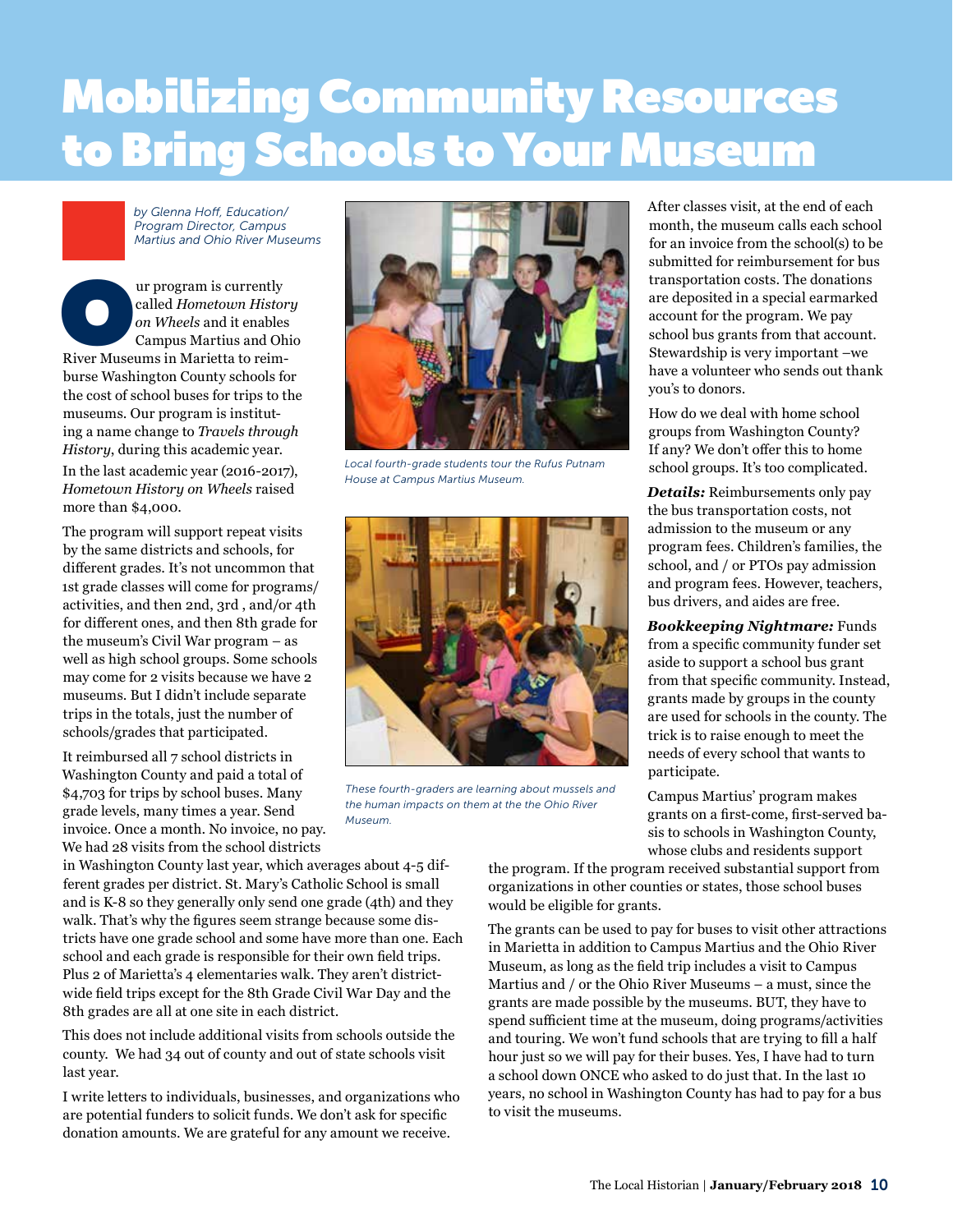# Welcome 2017-2018 Ohio History Service Corps Members

The Ohio History Connection's AmeriCorps program, the Ohio History Service Corps, is now in its eighth year of supporting community and local history throughout Ohio. This year's members began their service in September, and they are available to help organizations like yours with projects you've always wanted to do, but never had quite enough time or people to move forward. Using AASLH's StEPs program, members can help with projects ranging from digitization to oral history to collections management to developing programing. Learn where this year's members are based below, and visit *[www.ohiohistory.org/americorps](http://www.ohiohistory.org/americorps)* to find full contact information for the member nearest you.

- **Emily Albert**, Local History Member Region 2. Hosted by the Maritime Museum of Sandusky
- Kristen Brady, Community Surveyor Cincinnati. Hosted by the City of Cincinnati
- M. Carmella Cadusale, Local History Member Region 4. Hosted by Youngstown State University
- Victoria Carballo, Community Surveyor Cleveland. Hosted by the Cleveland Landmarks Commission
- Samantha Chase, Local History member Region 6. Hosted by Ohio Humanities
- Sara Fisher, Local History Member Region 3. Hosted by the Oberlin Heritage Center
- Sherri Goudy, Local History Member Region 7. Hosted by the Logan County History Center
- Cyrus Moore, Local History Member Region 9. Hosted by the Southeast Ohio History Center.
- Derrick Parker, Community Surveyor Portsmouth. Hosted by Shawnee State University
- Sue Plummer, Local History Member Region 8. Hosted by Xavier University.

# AASLH Leadership in History Awards

Since 1945, AASLH has given Leadership in History Awards to establish and encourage standards of excellence in the collection, preservation, and interpretation of state and local history in order to make the past more meaningful to all people. By publicly recognizing superior and innovative achievements, the Leadership in History Award winners serve as models and inspirations for others in the field. AASLH offers awards for many different types of projects, including publications, exhibits, public programming, and more. Award winners come from all over the country, from organizations of all kinds, sizes, and budgets. Applications are due March 1. For more information, visit *[about.aaslh.org/awards/.](http://about.aaslh.org/awards/.)*

Save the Date! **Ohio Museums Association's** 2018 Annual Conference



April 15-16, 2018 - Dayton, Ohio Visit ohiomuseums.org for complete details

# Ohio Museum's Association's 2018 Annual Conference

In an ever-changing landscape of new technology, new concepts and new experiences, there is a choice: ask big questions and generate extraordinary ideas – or risk becoming obsolete.

Across Ohio, museums are tackling the ideas and questions that reshape the way we function, change the way we think and communicate, and impact how we grow and serve both our mission and our communities.

This year's host city knows a thing or two about making new ideas take flight. Join us in Dayton, April 15 and 16 as we explore these topics and more at the 2018 Ohio Museums Association's Annual Conference – Dayton.

OMA 2018 will be packed full of great opportunities, professional development, engaging speakers, tours, awards, networking and more! Attendees at OMA 2018 will enjoy the great conference staples you've come to expect from the Ohio Museums Association, including:

- The 2018 Keynote Address by a leader in the museum field
- Our Sunday progressive museum tour Enjoy an evening of exploring iconic Dayton museums!
- The Annual Awards dinner
- The OMA raffle that boasts a wide variety of goodies you won't be able to resist
- A perennial favorite The Ohio EMP Gathering! Join the leadership of all five Ohio EMP Chapters welcomes EMPs from across the state, as well as museum pros looking to learn more about these groups. Enjoy networking and cocktails at this all-Ohio EMP event!
- The OMA Exhibit Hall featuring regional museum service providers
- Networking with museum professionals from across the state
- Seventeen professional development sessions and roundtables ranging in topics from across the museum discipline
- Pre-Conference workshop, "Serving the LGBTQ Community with Cultural Humility and Structural Competency," April 15, 1-3:30 pm.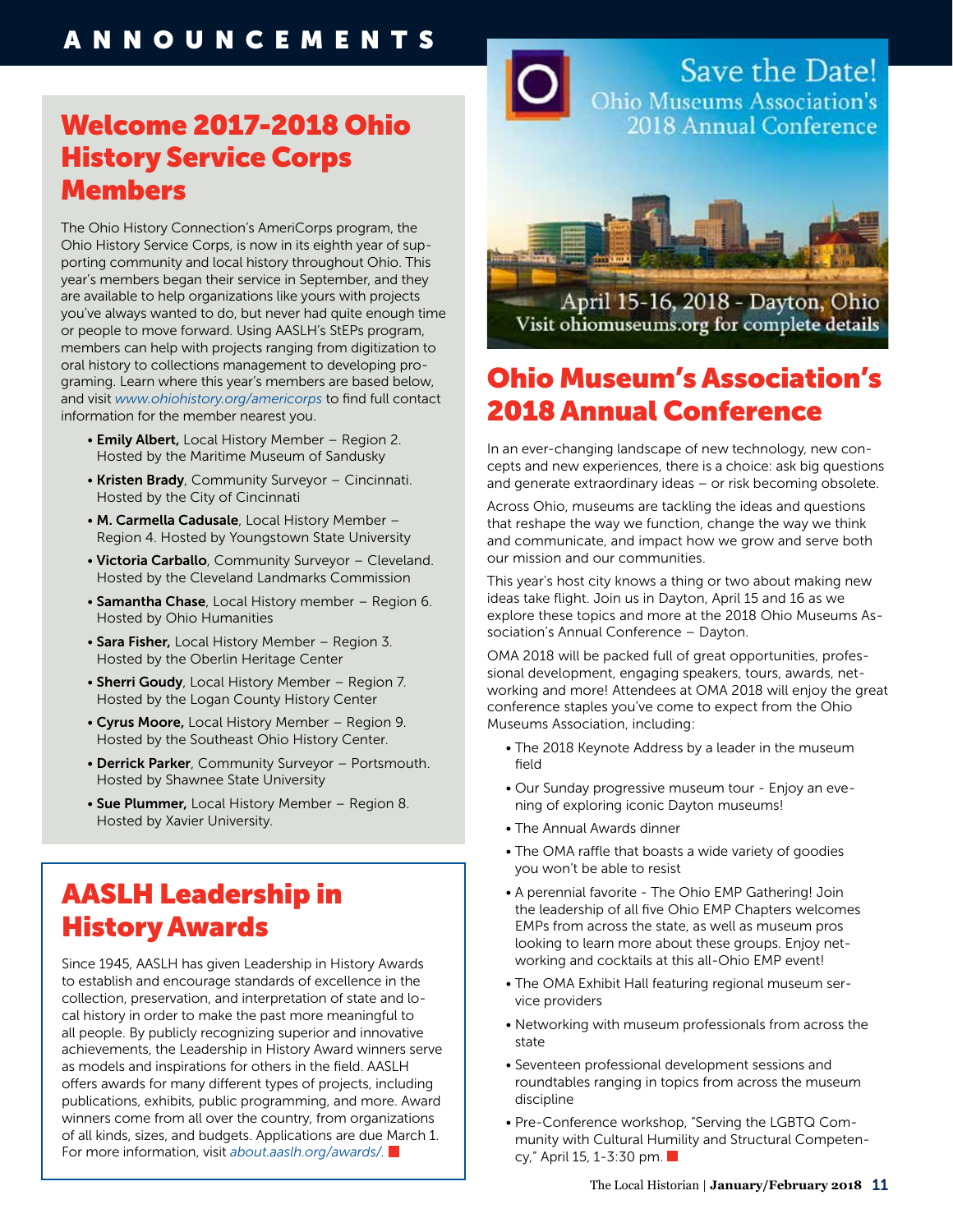# AASLH WORKSHOP Focusing on Visitors: Public Programming and Exhibits at History Institutions

This workshop provides a broad overview of public programming and exhibits with a focus on active learning. Seasoned educators will direct conversations about museum education and the role of museum educators.

Participants will leave the workshop with information and materials they can take back to their organizations to adapt and apply. Through interactive activities and case studies, participants will gain knowledge and tools for a wide range of relevant topics, including audience types, volunteer management and training, tour techniques, active learning with people of all ages, developing exhibits with visitors in mind, technology, evaluations, planning, and working with others to build programs.

The themes of this workshop are based on the publication *The Museum Educator's Manual: Educators Share Successful Techniques*, coauthored by one of the workshop instructors.

## Who Should Attend:

This workshop is ideally suited for staff (first-time museum educators, tour guides, volunteer managers, and midcareer professionals), museum studies students, or dedicated volunteers working in all types of museums who are given the responsibility of education and public programming.

## Faculty:

Tim Grove is the Chief of Education for the National Air and Space Museum in

Washington, DC, and co-author of *The Museum Educator's Manual: Educators Share Successful Techniques*. The 2nd Edition of the book is coming out this spring.

Alexandra Rasic is the Director of Public Programs for the Homestead Museum in City of Industry, CA.

## Details:

Date: March 15-16, 2018

Location: Historic Locust Grove | Louisville, KY

Cost: \$230 AASLH Members/\$345 Nonmembers

\*Get \$40 off registration if you book by February 15, 2018!\*



# New Speakers Bureau Program from Ohio Humanities: Legacy of Race and Ethnicity in Ohio

For more than 20 years the Ohio Humanities Speakers Bureau has partnered with area nonprofit organizations to host thought-provoking programming across the state. With grant support by the National Endowment for the Humanities, Ohio Humanities presents a new Speakers Bureau program, Legacy of Race and Ethnicity in Ohio, or #LegacyOhio.

Each #LegacyOhio scholar uses a national and statewide framework to explore *where we've been, where we are*, and to weigh the question, *where do we want to be?* These moderated discussions emphasize the value in recognizing the common threads that bind us all together.

For more information on available speakers and topics, eligibility, event planning considerations, and scheduling a speaker, go to *[www.ohiohumanities.org/legacy-of-race-and](http://www.ohiohumanities.org/legacy-of-race-and-ethnicity-speakers-series/.)[ethnicity-speakers-series/.](http://www.ohiohumanities.org/legacy-of-race-and-ethnicity-speakers-series/.)*

## ANNUAL MEETING

# Call for Session Proposals

## Submit Your Session Proposal for the 2018 Annual Meeting Now!

Do you have a great idea you'd like to share with the local history community? The Alliance is now accepting session proposals for the 2018 Annual Meeting. Next year's theme is *The Past is Present*.

From roundtable discussions to workshops, 2018 sessions will explore the continuing relevance of history in our communities. We also welcome sessions on any aspect of public history theory and practice. Submissions are due February 15, 2018. Download the proposal form at *[www.](http://www.ohiolha.org/alliance-annual-meeting/) [ohiolha.org/alliance-annual-meeting/](http://www.ohiolha.org/alliance-annual-meeting/)*

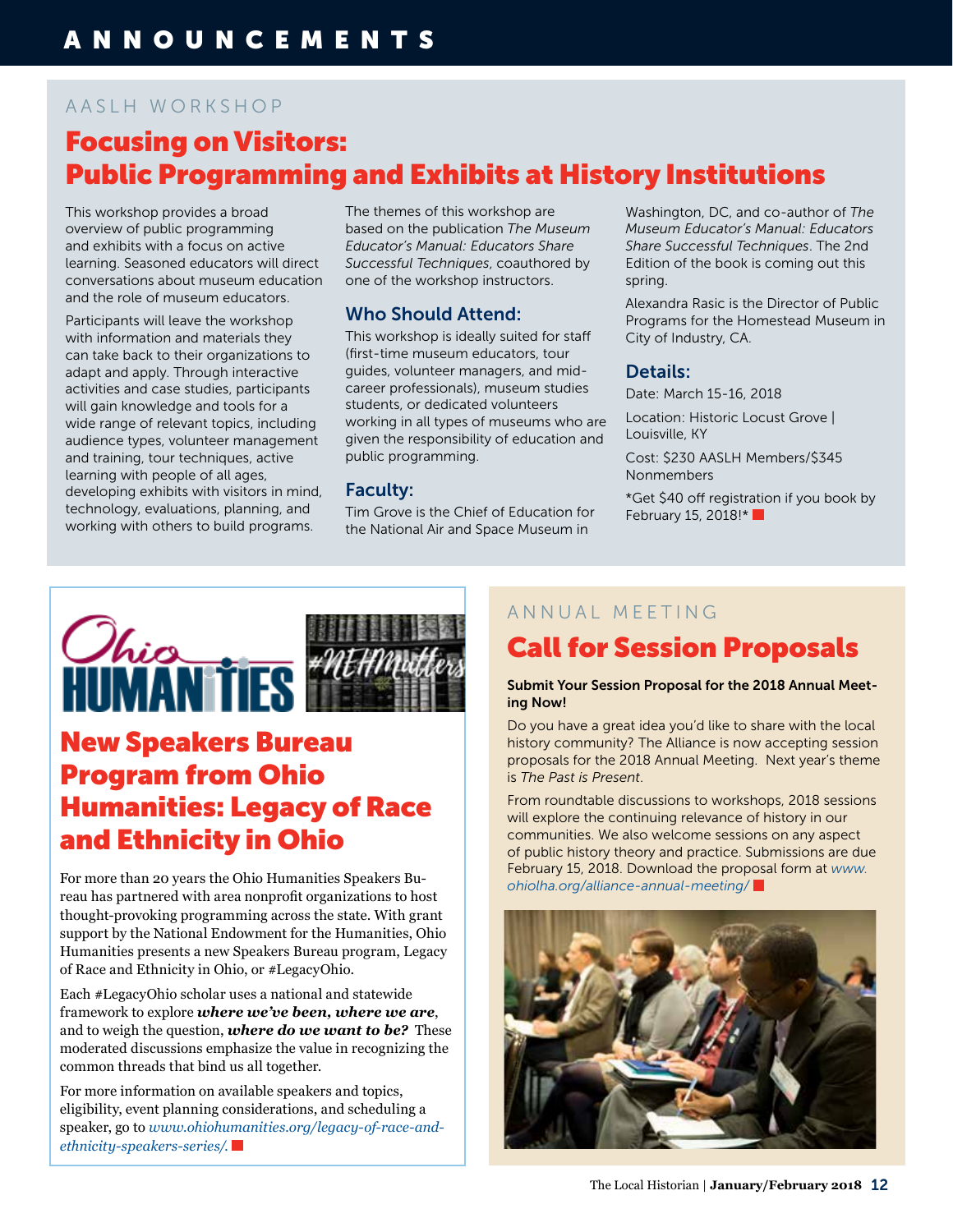# NEWS FROM THE REGIONS

## Region 1

Allen, Defiance, Fulton, Hancock, Hardin, Henry, Lucas, Putnam, Van Wert, Williams, and Wood Counties

# Region 2

Ashland, Crawford, Erie, Huron, Marion, Morrow, Ottawa, Richland, Sandusky, Seneca, and Wyandot Counties

# Region 3

Cuyahoga, Lake, Lorain, Medina, and Summit Counties

The **Cleveland History Center of the Western Reserve Historical Society** opened a new exhibit and digital portal, "Cleveland Starts Here," on November 29, 2017. Presented by the Jack, Joseph and Morton Mandel Foundation, the exhibit and digital portal tell the story of more than 220 years of Cleveland and Northeast Ohio history and provide the context for the critical conversations taking place in our region, nation, and around the world. Using the latest technologies and digital media, rarely seen images, films, art, and historical artifacts are now accessible for visitors to experience. Cleveland lovers around the world can experience our stories online via the Cleveland Starts Here® digital portal at *[digital.wrhs.org](http://digital.wrhs.org)*

The **Cleveland Grays Armory Museum** celebrated the 180th anniversary of the founding of the Cleveland Grays militia. The event, a banquet dinner, was aptly held on Veteran's Day, November 11, 2017. The Cleveland Grays were an independent militia founded in 1837 whose members served in the Civil War, Spanish American War, Mexican Border Campaign and World War I. The armory was built in 1893 and prides itself as oldest privately owned armory in the United States.

# Region 4

Ashtabula, Geauga, Mahoning, Portage, and Trumbull Counties

# Region 5

Carroll, Columbiana, Harrison, Holmes, Jefferson, Stark, Tuscarawas, and Wayne Counties

## The **North Canton Heritage Society**

is exited to announce that they have received \$2,083.33 grant through the Rover Pipeline Community Historic Preservation Fund. The funds will assist in updating the PastPerfect software

as well as the purchase of several preservation materials. They hope that with this upgrade, they can better catalog their diverse collection of photographs, documents, oral histories, and artifacts.

The **Tuscarawas County Historical Society** held its annual Winter Banquet on Tuesday, November 14 at the Tuscarawas County Senior Center. Attended by almost 60 members and friends, the banquet included a brief business meeting and a presentation about the Christmas Eve Truce of 1914 in the trenches of France during the First World War.

# Region 6

Delaware, Fairfield, Fayette, Franklin, Knox, Licking, Madison, Perry, Pickaway, and Union Counties

## **Columbus Landmarks Foundation**

concluded their 40th Anniversary year with a big bang. A total of 400 people turned out for the Great Hallelujah Tour of four grand historic churches on East Broad Street, Saturday, December 2nd. Participants learned the history and architecture of these sacred places while enjoying live seasonal music by talented musicians expertly introduced by WOSU Classical 101 host Christopher Purdy. Proceeds of the walking tour benefitted the preservation work of Columbus Landmarks and that of the participating churches: First Congregational, St. Joseph Cathedral, Trinity Episcopal, and Broad Street United Methodist.

The **Dawes Arboretum** hosted a rededication of Orville Wright's dedicated tree with Amanda Wright Lane, greatgrandniece of the Wright brothers and trustee of the Wright Brothers Family Foundation on December 1st. In 1935, Orville Wright dedicated a white oak at The Arboretum honoring himself and his brother Wilbur's accomplishments. Orville's speech included "May this tree live and grow to add a bit of interest and usefulness to the Arboretum." A proclamation from the office of the Treasurer of Ohio Josh Mandel was read by a representative.

# Region 7

Auglaize, Champaign, Clark, Darke, Greene, Logan, Mercer, Miami, Montgomery, Preble, and Shelby Counties

Over 850 visitors were able to take part in Christmas at the **Logan County** 

**History Center** during the first two full weekends in December. The History Center—which includes the 1906 Orr Mansion, the Logan County Museum, and the Logan County Transportation Museum—was seasonally decorated. The mansion's first floor rooms were decorated by area organizations and businesses. At the Transportation Museum, this was the first Christmas season displaying the restored 1922 WA6 Biplane.

# Region 8

Adams, Brown, Butler, Clermont, Clinton, Hamilton, Highland, and Warren Counties

# Region 9

Athens, Gallia, Hocking, Jackson, Lawrence, Meigs, Pike, Ross, Scioto, and Vinton Counties

On November 4, 2017, the **Meigs County Pioneer and Historical Society** held a "work day" at their new building in Middleport. Using several donated 5-gallon buckets of paint, 25 volunteers and trustees were able to paint the walls of the soon-tobe display room, the sales area, and offices The workers were also able to complete the painting and installation of donated ceiling tiles and frame the French doors, and general cleaning and moving tasks. Special thanks to Betsy Entsminger for organizing the workers.

# Region 10

Belmont, Coshocton, Guernsey, Monroe, Morgan, Muskingum, Noble, and Washington Counties

The **Stone Academy** in Zanesville was recently awarded a \$9,200 Network to Freedom grant by the National Park Service to fund a new Underground Railroad interpretive exhibit. The exhibit will focus on UGRR and abolitionist activities associated with six Network to Freedom sites in Zanesville – the Stone Academy, the Putnam Presbyterian Church, the George and Sarah Guthrie House, the A.A. Guthrie House, the Major Horace and Lucinda Belknap Nye House, and the Nelson Gant Homestead. The exhibit will also examine the significance of the first Ohio Anti-Slavery Society convention held at the Stone Academy in 1835.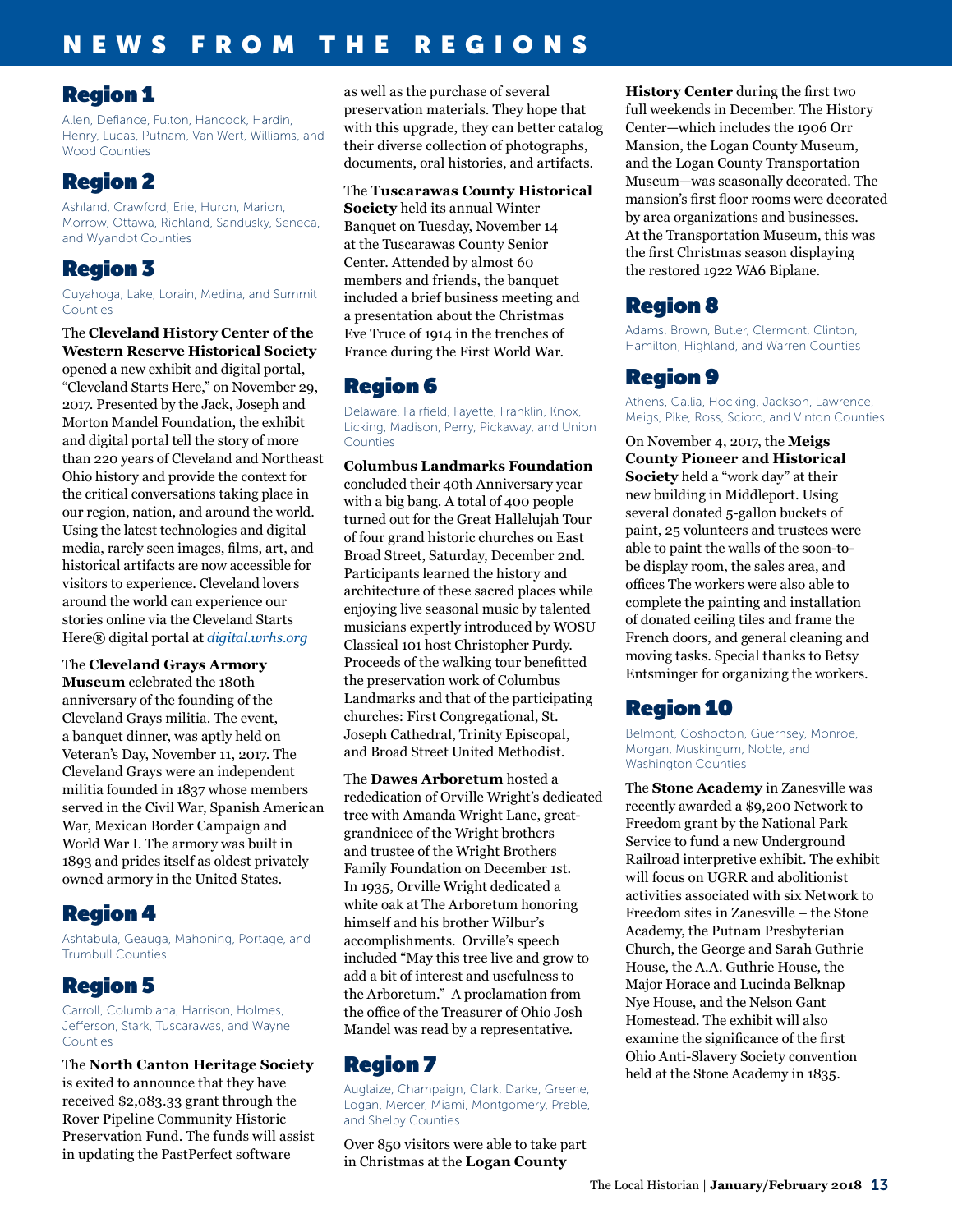# CALENDAR

## January 29:

Ohio Museums Association Awards Nominations Due. For more information, see *[ohiomuseums.org/Public/Profes](https://ohiomuseums.org/Public/Professional_Development/Awards/Public/Awards.aspx)[sional\\_Development/Awards/Public/Awards.aspx](https://ohiomuseums.org/Public/Professional_Development/Awards/Public/Awards.aspx)*

## February 15:

Annual Meeting Session Proposals due. For more information, see page 12.

## February 28:

Statehood Day. For more information, see page 4.

## March 1:

AASLH Leadership in History Award nominations due. For more information, see page 11.

## March 3:

Region 1, 2, and 3 Ohio History Day contests. For more information, see *[www.ohiohistoryday.org](http://www.ohiohistoryday.org)*.

## March 10:

Region 5 and 8 meetings. For more information, see page 1.

Region 6 and 7 Ohio History Day contests. For more information, *[www.ohiohistoryday.org](http://www.ohiohistoryday.org)*.

## March 15-16:

AASLH Workshop: Focusing on Visitors: Public Programming and Exhibits at History Institutions. For more information, see page 12.

## March 17:

Region 6 and 9 meetings. For more information, see pages 1 and 3.

Region 8 Ohio History Day contest. For more information, see *[www.ohiohistoryday.org](http://www.ohiohistoryday.org)*

## March 24:

Region 7 and 10 meetings. For more information, see pages 1 and 3.

## April 7:

Region 1 and 3 meetings. For more information, see pages 1 and 3.

Region 4 and 5 Ohio History Day contests. For more information, see *[www.ohiohistoryday.org](http://www.ohiohistoryday.org)*.

## April 14:

Region 2 and 4 meetings. For more information, see pages 1 and 3.

## April 15-15:

Ohio Museum's Association Annual Conference. For more information, see page 11.

## April 17:

Tax Day! Final Day to Donate your Refund to the Ohio History Fund!

## April 21:

Ohio History Day State contest. For more information, see *[www.ohiohistoryday.org](http://www.ohiohistoryday.org)*.

# On the Web

# Preservation Briefs from the National Park Service Technical Preservation Services

## *[www.nps.gov/tps/how-to-preserve/briefs.htm](https://www.nps.gov/tps/how-to-preserve/briefs.htm)*

This site offers access to 50 Preservation Briefs which provide guidance on preserving, rehabilitating, and restoring historic buildings. These NPS Publications help historic building owners recognize and resolve common problems prior to work. The briefs are especially useful to Historic Preservation Tax Incentives Program applicants because they recommend methods and approaches for rehabilitating historic buildings that are consistent with their historic character. The briefs cover topics such as roofing for historic buildings, dangers of abrasive cleaning, paint problems on historic woodwork, and much more.

## In 100 words or less, do you have outstanding news to share about your organization?

Please email it to your regional representative for the next issue of *The Local Historian*.

Contact information for the representatives in your region is on page 2 of this issue. Of course, you are welcome to forward your news directly to the editor of *The Local Historian* at bhedler[@ohiohistory.](mailto:arohmiller%40ohiohistory.org?subject=) [org](mailto:arohmiller%40ohiohistory.org?subject=). Rather than serving as a calendar of events, items for "News from the Regions" are chosen to inspire, connect, and educate the Alliance's members all over Ohio and celebrate notable and imitation-worthy accomplishments of Alliance members.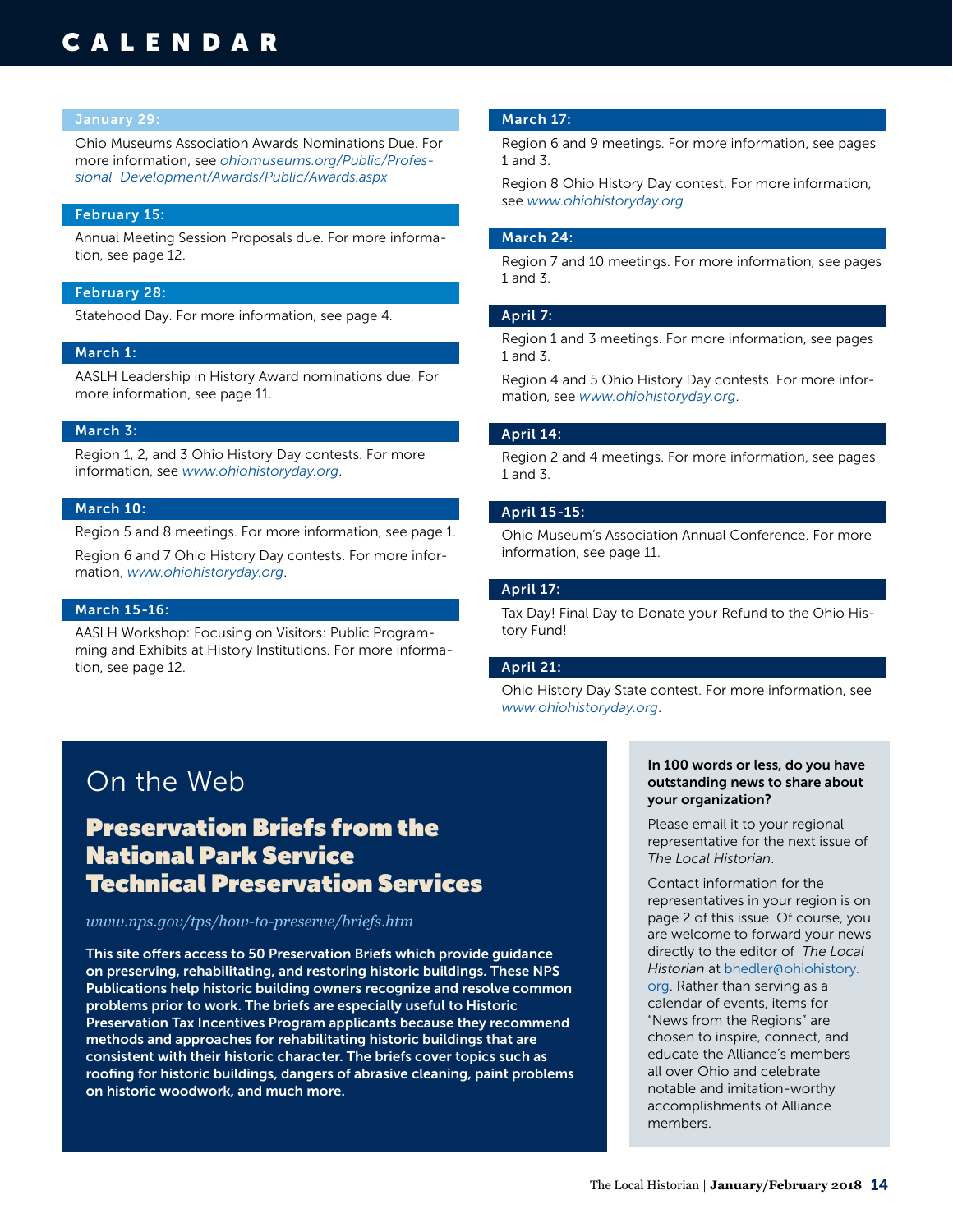# MEMBERS

## Welcome New Members

*Joined between October 20, 2017 and December 19, 2017*

## **ORGANIZATIONS**

Indian Lake Area Historical Society, *Russells Point* James Preston Poindexter Foundation, *Columbus*

Johnston Farm Friends Council, *Piqua*

Little Cities of the Black Diamonds Council, *Shawnee*

## Thank You Renewing Members

*Renewed between October 20, 2017 and December 19, 2017*

## INDIVIDUALS

| Carl T. Engel, Painesville                                              | Daniel L. Frizzi, Bellaire                                                                                           | James C. Oda, Pigua                                                                                                   | Amy M. Yuncker, Canton                                     |
|-------------------------------------------------------------------------|----------------------------------------------------------------------------------------------------------------------|-----------------------------------------------------------------------------------------------------------------------|------------------------------------------------------------|
| <b>ORGANIZATIONS</b>                                                    |                                                                                                                      |                                                                                                                       |                                                            |
| Adena Mansion & Gardens<br>Society, Chillicothe                         | Friends of Buckeye Furnace,<br>Inc., Jackson                                                                         | John Paulding Historical<br>Society Inc, Paulding                                                                     | Roseville Historical Society,<br>Roseville                 |
| Arc of Appalachia, Bainbridge<br>Armstrong Air & Space                  | <b>Friends of Harriet Beecher</b><br>Stowe House, Cincinnati                                                         | Kelleys Island Historical<br>Association Inc, Kelleys Island                                                          | Sandusky Library Follett<br>House Museum, Sandusky         |
| Museum Association,<br>Wapakoneta                                       | Friends of Our House,<br>Gallipolis                                                                                  | Lake Township Historical<br>Society, Uniontown                                                                        | Shaker Historical Society &<br>Museum, Cleveland           |
| <b>Belmont County Historical</b><br>Society, Barnesville                | Friends of the Museums, Inc.,<br>Marietta                                                                            | Licking Valley Heritage<br>Society, Newark                                                                            | <b>Shanes Crossing Historical</b><br>Society, Rockford     |
| Belpre Historical Society,<br>Belpre                                    | Friends of White Water Shaker<br>Village, Cincinnati                                                                 | Lorain Historical Society,<br>Lorain                                                                                  | Southeast Ohio History<br>Center, Athens                   |
| Blanchester Area Historical<br>Society, Blanchester                     | Gahanna Historical Society,<br>Gahanna                                                                               | Louisville-Nimishillen<br>Historical Society, Louisville                                                              | Stan Hywet Hall & Gardens<br>Inc, Akron                    |
| Brethren Heritage Center,<br>Brookville                                 | Garnet A. Wilson Public<br>Library of Pike County,                                                                   | Lynchburg Historical Society,<br>Lynchburg                                                                            | <b>Swiss Community Historical</b><br>Society, Bluffton     |
| <b>Brunswick Area Historical</b><br>Society, Brunswick                  | Waverly<br>Gates Mills Historical Society,                                                                           | Marion Technical College,<br>Marion                                                                                   | Sylvania Historical Village,<br>Sylvania                   |
| Canal Winchester Area<br>Historical Society, Canal<br>Winchester        | Gates Mills<br>German Culture Museum,<br><b>Walnut Creek</b>                                                         | Mason Historical Society,<br>Mason<br>Massillon Heritage Foundation<br>Inc. Massillon<br>Mayfield Township Historical | The Dayton Diggers, Xenia                                  |
|                                                                         |                                                                                                                      |                                                                                                                       | The Old House Guild of<br>Sandusky, Sandusky               |
| Centerville-Washington<br>History, Centerville                          | <b>Grand Rapids Historical</b><br>Society, Grand Rapids                                                              |                                                                                                                       | Thomas A Edison Birthplace<br>Association, Milan           |
| Clintonville Historical Society,<br>Columbus                            | Granger Historical Society,<br>Medina                                                                                | Society, Mayfield Village                                                                                             | Tippecanoe Historical Society,<br><b>Tipp City</b>         |
| Custer Memorial Association,<br>Jewett                                  | Greater Loveland Historical<br>Society & Museum, Loveland                                                            | Miamisburg Historical Society,<br>Miamisburg                                                                          | U.S. Grant Homestead                                       |
| Dayton History, Dayton                                                  | Harmony Hill Association, Inc,                                                                                       | Museum at the Friends Home,<br>Waynesville                                                                            | Association, Georgetown<br>Westerville Historical Society, |
| Dayton Society of Natural                                               | Williamsburg<br><b>Museum of Ceramics</b><br>Heritage Commission<br>Foundation, East Liverpool<br>Corporation, South |                                                                                                                       | Westerville                                                |
| History, Dayton                                                         |                                                                                                                      |                                                                                                                       | <b>Williams County Historical</b>                          |
| Dennison Railroad Depot<br>Museum, Dennison                             | Charleston                                                                                                           | Noble County Historical<br>Society, Caldwell                                                                          | Society, Montpelier                                        |
| <b>Enon Community Historical</b><br>Society, Enon                       | <b>Highland County Historical</b><br>Society, Hillsboro                                                              | North Canton Heritage<br>Society, North Canton                                                                        | Windsor Historical Society,<br>Windsor                     |
| Fort Meigs Association,<br>Perrysburg                                   | <b>Hinckley Historical Society</b><br>Inc, Hinckley                                                                  | Pike Township Historical<br>Society, East Sparta                                                                      | Wyandot County Historical<br>Society, Upper Sandusky       |
| Fort Recovery Historical                                                | Historic New Richmond, Inc.,<br><b>New Richmond</b>                                                                  | Piqua Public Library, Piqua                                                                                           | Wyoming Historical Society,<br>Wyoming                     |
| Society, Fort Recovery<br>Franklin Area Historical<br>Society, Franklin | Historical Society of Mount<br>Pleasant, Mount Pleasant                                                              | Putnam County Historical<br>Society, Kalida                                                                           | Youngstown State University<br>History Dept., Youngstown   |
| Franklin County Genealogical                                            | John & Annie Glenn Museum<br>Foundation, New Concord                                                                 | Rendville Historic Preservation<br>Society, Athens                                                                    | Zoar Community Association,<br>Zoar                        |
| & Historical Society,<br>Columbus                                       |                                                                                                                      | Ripley Heritage, Inc., Ripley                                                                                         |                                                            |